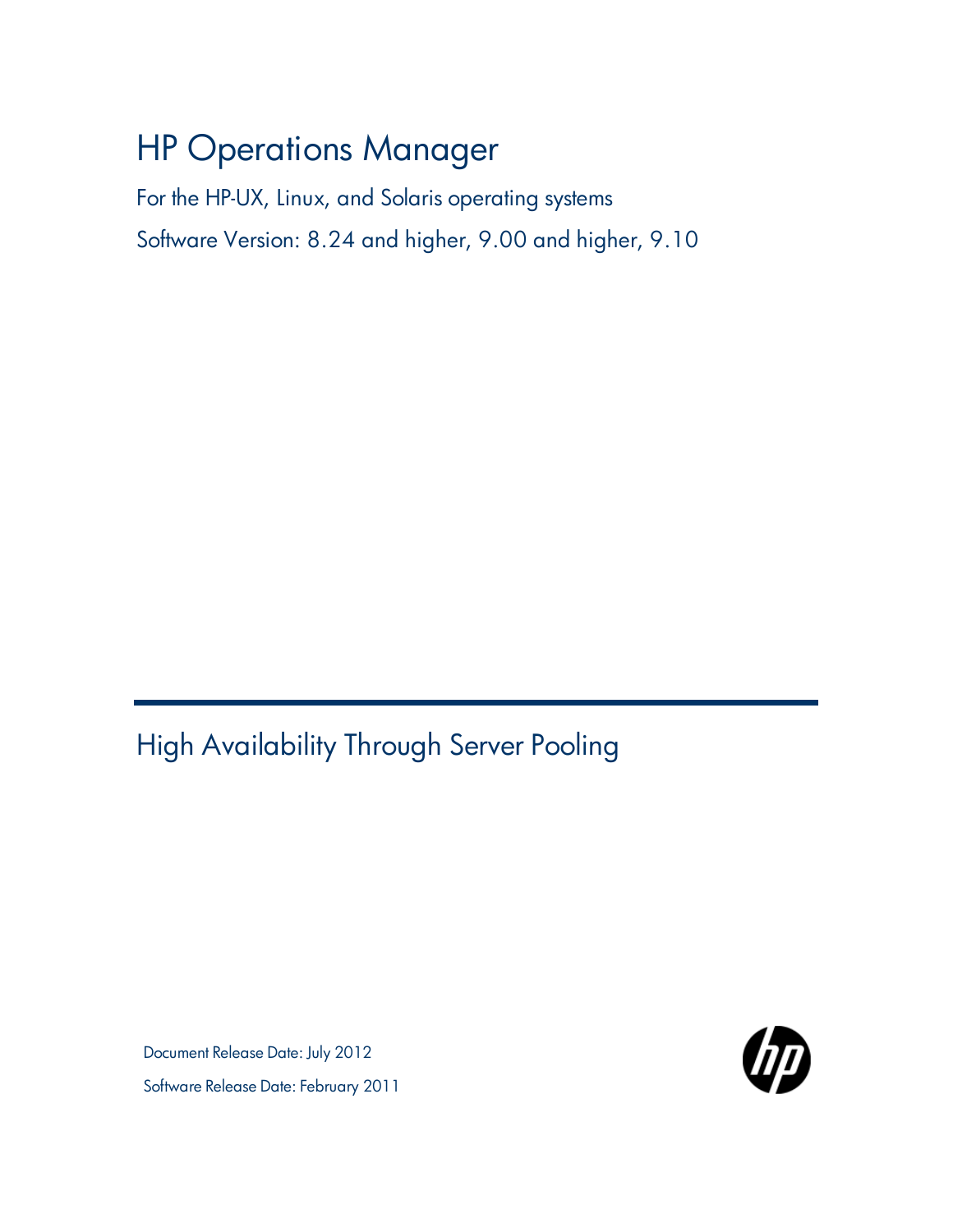## **Legal Notices**

### **Warranty**

The only warranties for HP products and services are set forth in the express warranty statements accompanying such products and services. Nothing herein should be construed as constituting an additional warranty. HP shall not be liable for technical or editorial errors or omissions contained herein.

The information contained herein is subject to change without notice.

### **Restricted Rights Legend**

Confidential computer software. Valid license from HP required for possession, use or copying. Consistent with FAR 12.211 and 12.212, Commercial Computer Software, Computer Software Documentation, and Technical Data for Commercial Items are licensed to the U.S. Government under vendor's standard commercial license.

Confidential computer software. Valid license from HP required for possession, use or copying. Consistent with FAR 12.211 and 12.212, Commercial Computer Software, Computer Software Documentation, and Technical Data for Commercial Items are licensed to the U.S. Government under vendor's standard commercial license.

For information about third-party license agreements, see the license-agreements directory on the product installation media.

### **Copyright Notice**

© Copyright 2008-2012 Hewlett-Packard Development Company, L.P.

### **Trademark Notices**

Adobe® and Acrobat® are trademarks of Adobe Systems Incorporated. AMD is a trademark of Advanced Micro Devices, Inc. HP-UX Release 10.20 and later and HP-UX Release 11.00 and later (in both 32 and 64-bit configurations) on all HP 9000 computers are Open Group UNIX 95 branded products. Intel®, Itanium®, and Pentium® are trademarks of Intel Corporation in the U.S. and other countries. Microsoft®, Windows®, Windows NT®, Windows® XP, and Windows Vista® are U.S. registered trademarks of Microsoft Corporation.

Oracle and Java are registered trademarks of Oracle and/or its affiliates. UNIX® is a registered trademark of The Open Group.

This product includes software developed by the JDOM Project [\(http://www.jdom.org/\)](http://www.jdom.org/). This product includes cryptographic software written by Eric Young (eay@cryptsoft.com). This product includes software developed by the OpenSSL Project for use in the OpenSSL Toolkit [\(http://www.openssl.org/](http://www.openssl.org/)).

This product includes software written by Tim Hudson (tjh@cryptsoft.com). This product includes software developed by the Apache Software Foundation [\(http://www.apache.org/](http://www.apache.org/)).

This product includes an interface of the 'zlib' general purpose compression library, which is Copyright © 1995-2002 Jean-loup Gailly and Mark Adler.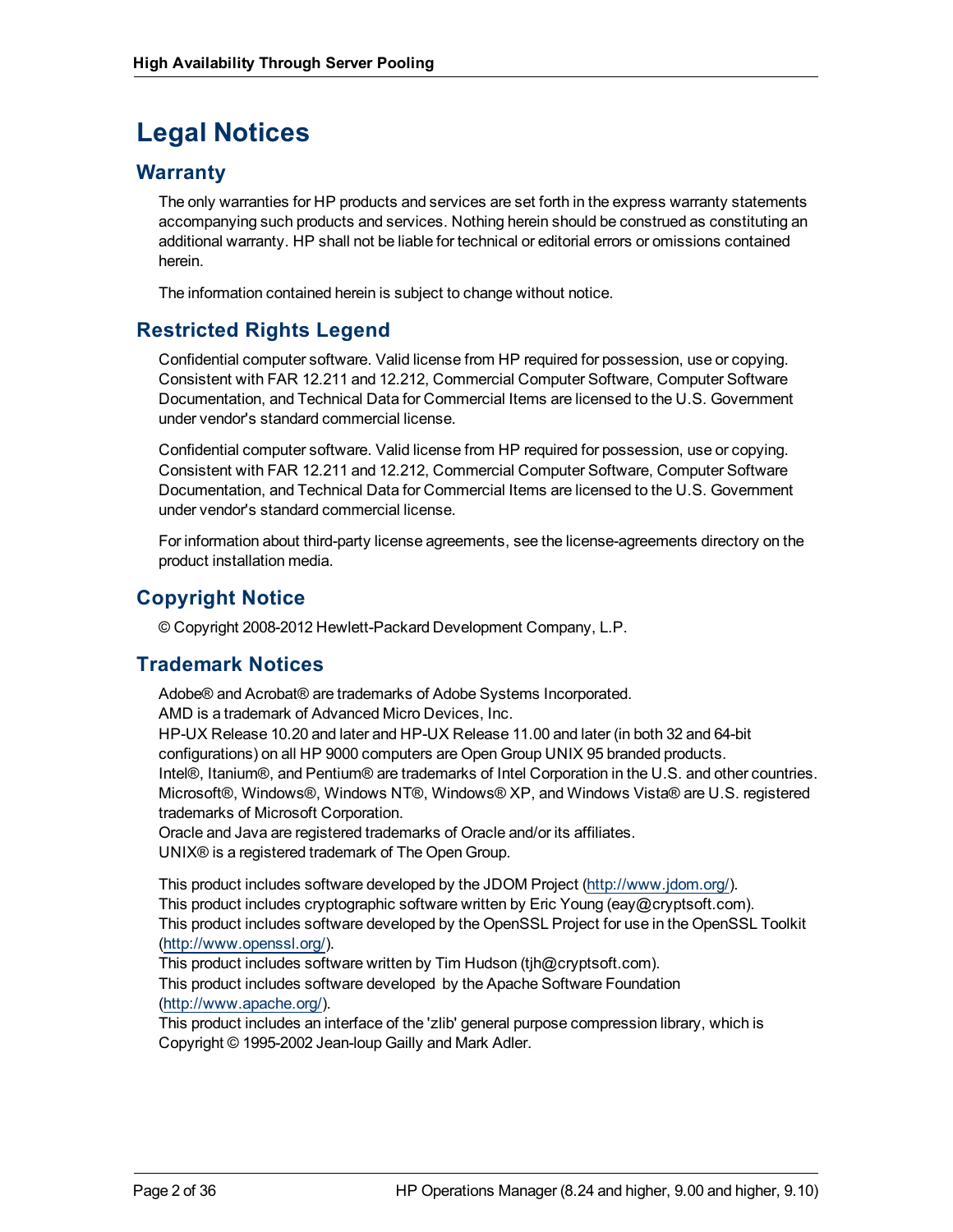## **Support**

Visit the HP Software Support Online web site at:

#### **http://www.hp.com/go/hpsoftwaresupport**

This web site provides contact information and details about the products, services, and support that HP Software offers.

HP Software online support provides customer self-solve capabilities. It provides a fast and efficient way to access interactive technical support tools needed to manage your business. As a valued support customer, you can benefit by using the support web site to:

- Search for knowledge documents of interest
- Submit and track support cases and enhancement requests
- Download software patches
- Manage support contracts
- Look up HP support contacts
- Review information about available services
- Enter into discussions with other software customers
- Research and register for software training

Most of the support areas require that you register as an HP Passport user and sign in. Many also require a support contract. To register for an HP Passport ID, go to:

#### **http://h20229.www2.hp.com/passport-registration.html**

To find more information about access levels, go to:

**http://h20230.www2.hp.com/new\_access\_levels.jsp**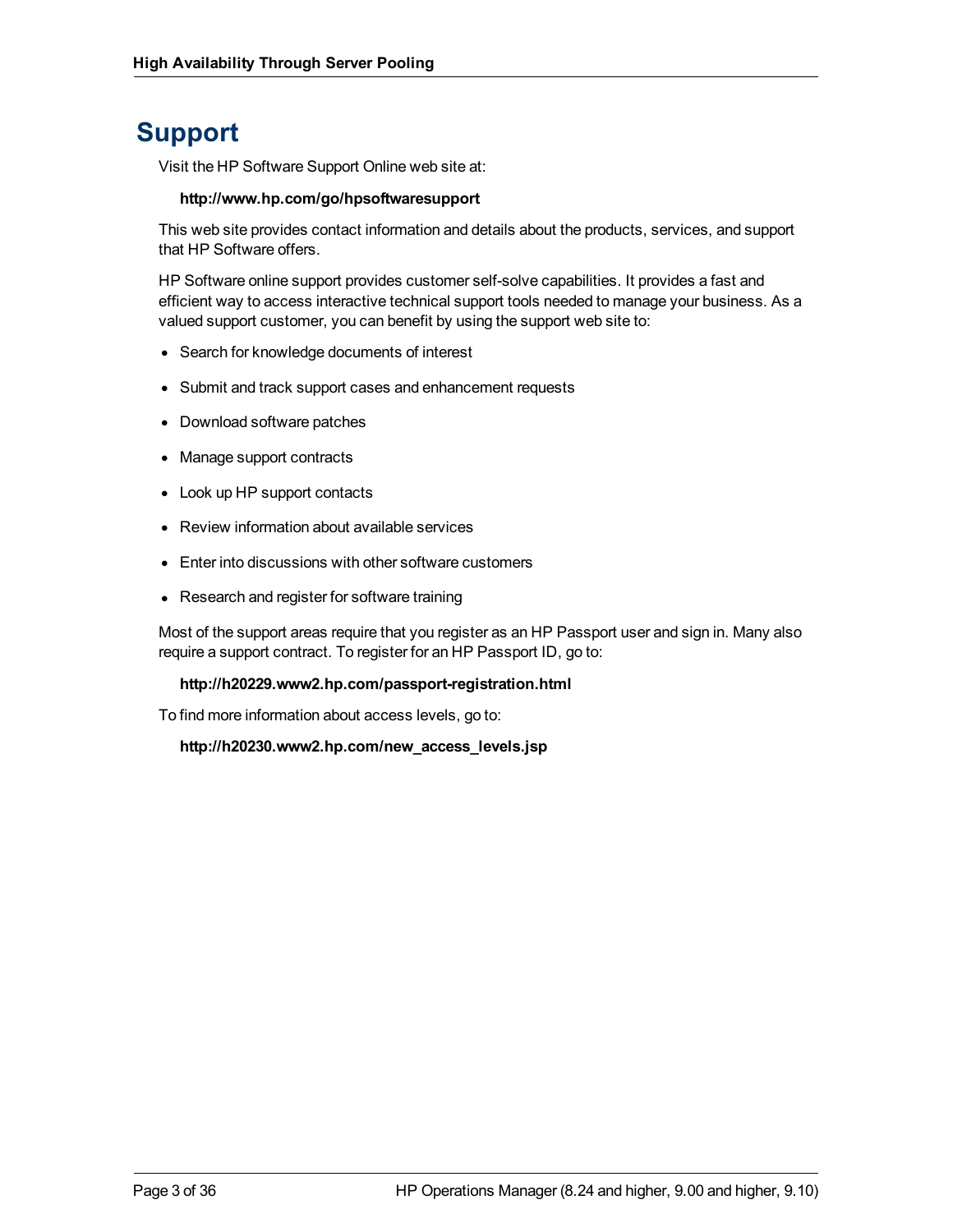## <span id="page-3-0"></span>**Contents**

| Connecting HPOM Configuration Value Packs and Administration UIs 11 |  |
|---------------------------------------------------------------------|--|
|                                                                     |  |
|                                                                     |  |
|                                                                     |  |
|                                                                     |  |
|                                                                     |  |
|                                                                     |  |
|                                                                     |  |
|                                                                     |  |
|                                                                     |  |
|                                                                     |  |
|                                                                     |  |
|                                                                     |  |
|                                                                     |  |
|                                                                     |  |
|                                                                     |  |
|                                                                     |  |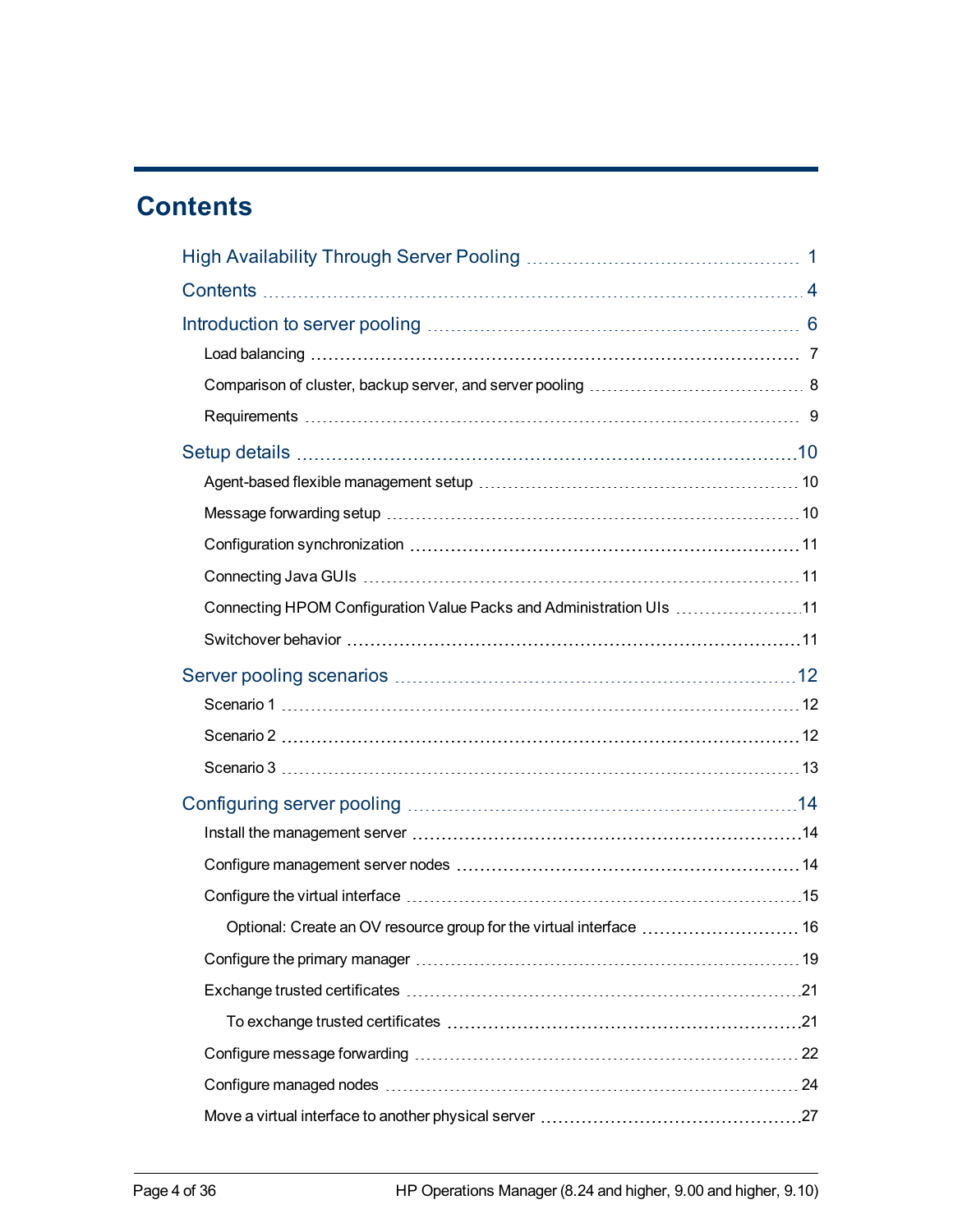| Forwarding messages to all servers in a backup server configuration 30 |  |
|------------------------------------------------------------------------|--|
| Forwarding messages to the virtual interface of a server pool 31       |  |
|                                                                        |  |
|                                                                        |  |
|                                                                        |  |
|                                                                        |  |
|                                                                        |  |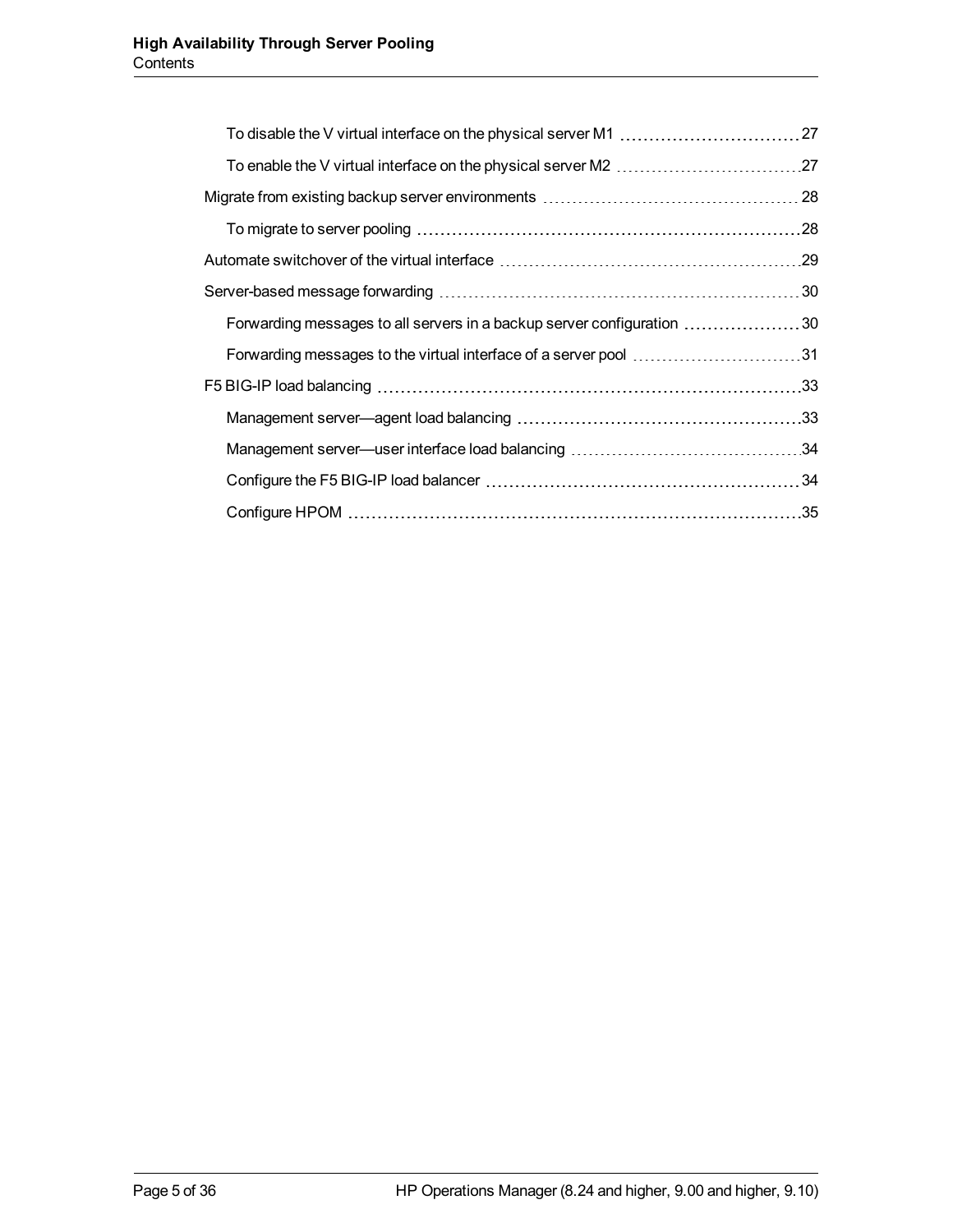## <span id="page-5-0"></span>**Introduction to server pooling**

Server pooling is an enhancement of the HPOM backup server concept, which is an option to implement high availability for HPOM.

Typically, in a backup server scenario, two or more HPOM management servers are configured identically. The main installation is referred to as the primary manager and the others as backup servers. If the primary manager is temporarily inaccessible for any reason, you can configure HPOM to transfer messages from the managed nodes to one or more designated backup management servers using the command  $\sigma$ pcragt  $-\text{primaryr}$ . (Note that in large environments this switch may take some time to complete.)

In a server pooling scenario, HPOM management servers are also configured identically, but the role of the primary manager is assigned to a virtual interface. Managed nodes send their messages not to a physical server but to its virtual interface.

If a physical server with a virtual interface is temporarily inaccessible for any reason, you can switch the virtual interface to another physical server. Agents on managed nodes reconnect to the virtual interface automatically, where no manual interaction is required. This is one of the main benefits of server pooling.

If you have to perform some maintenance tasks on one physical server, simply transfer its virtual interface to another physical server and proceed with your maintenance work.

HTTPS-based buffered message forwarding (hot message synchronization) is set up between all physical servers. Every message delivered to one physical server is transferred to all other physical servers, even when they are not accessible at the moment.

When your maintenance work is finished and the HPOM management server is running again, this physical server will get all those missed messages from the other physical server.

All physical servers are also defined as responsible managers. This allows all physical servers to perform the configuration deployment and the action execution on all managed nodes.

**Tip:** For information about configuring other management servers outside of the server pool to forward their messages to the server pool, see ["Server-based](#page-29-0) [message](#page-29-0) [forwarding"](#page-29-0) [\(on](#page-29-0) [page](#page-29-0) [30\)](#page-29-0).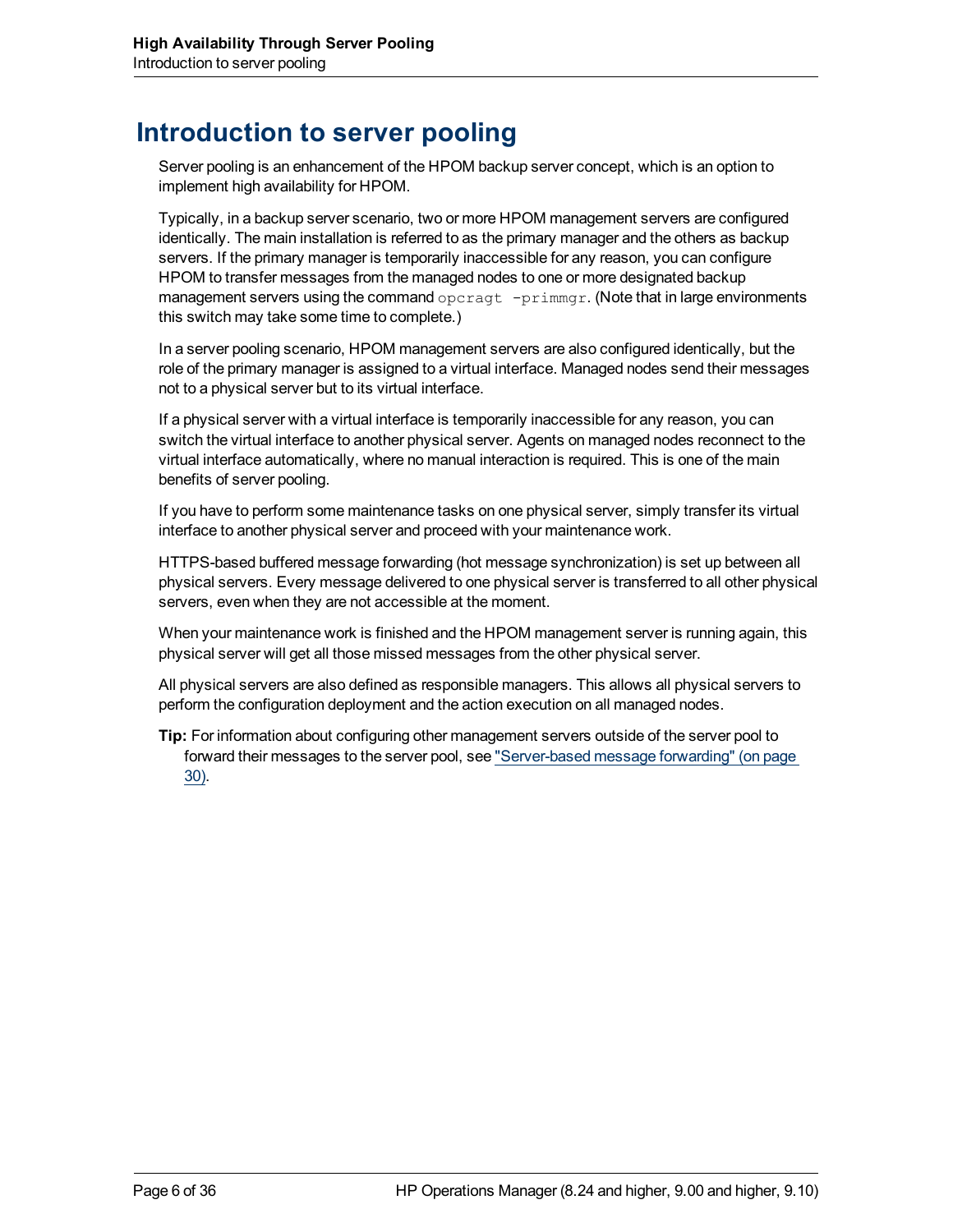## <span id="page-6-0"></span>**Load balancing**

Every physical server can have more than one virtual interface at once, which allows the implementation of load balancing. Load balancing in general terms refers to spreading a workload among multiple computers. Load balancing is often achieved by a load balancing software or hardware device.

In the context of HPOM, load balancing refers to the concept of switching the responsibility for a group of managed nodes or switching a Java GUIfrom one management server to another; for example, in the following situations:

- The load from incoming messages is too high.
- The number of managed nodes is too high for one management server. With a second management server added, you can split the load by directing half of the managed nodes or Java GUIs to the second management server.

Server pooling is not designed for dynamic, short term load balancing. This is because the agent may run into a timeout and may start buffering messages. After a successful switchover, it will establish a new connection. Load balancing can be used, however, for longer term, manual load balancing.

HPOM does not support any load balancing software installed on the management server. To move some of the virtual interfaces to other, less used physical servers, use commands such as ovbbccb, netstat, and ifconfig.

If you are using a load balancer in your network environment, you can set up the virtual IP address on the load balancer instead of on a management server. The load balancer forwards the data to a management server according to its rules. Nodes that communicate with the management server using outbound-only connections are not supported together with load balancers. HPOM supports the F1 BIG-IP load balancer. For details, see ["F5](#page-32-0) [BIG-IP](#page-32-0) [load](#page-32-0) [balancing"](#page-32-0) [\(on](#page-32-0) [page](#page-32-0) [33\).](#page-32-0)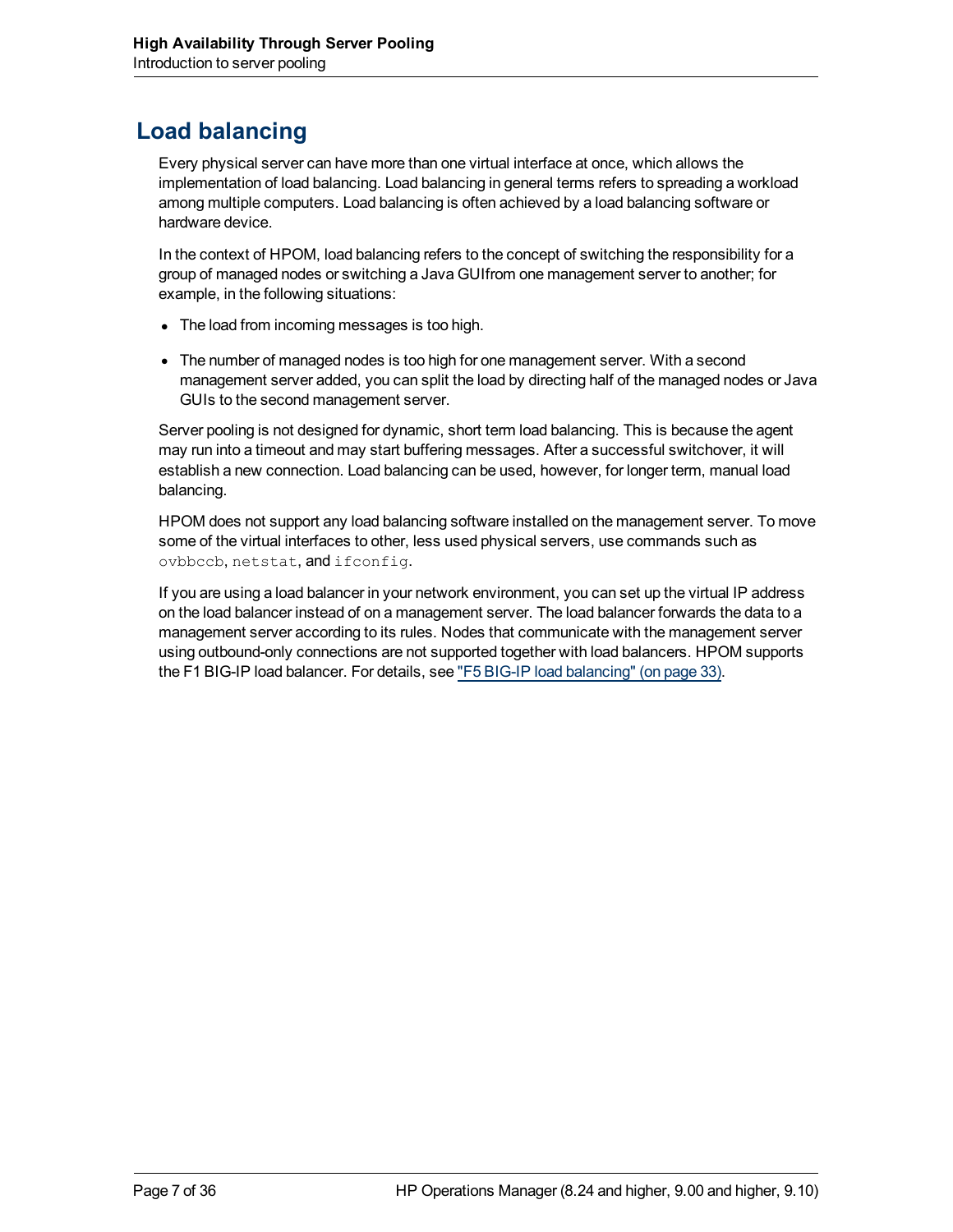## <span id="page-7-0"></span>**Comparison of cluster, backup server, and server pooling**

The following table compares HPOM cluster, backup server, and server pooling environments.

| <b>Feature</b>                   | <b>Cluster</b>                                                                                                              | <b>Backup server (hot</b><br>standby)                                                                                                                         | <b>Server pooling</b><br>(hot standby - switch of<br>virtual IP address)                                                                         |
|----------------------------------|-----------------------------------------------------------------------------------------------------------------------------|---------------------------------------------------------------------------------------------------------------------------------------------------------------|--------------------------------------------------------------------------------------------------------------------------------------------------|
| Failover of                      | Automatic                                                                                                                   | Manual                                                                                                                                                        | Manual                                                                                                                                           |
| <b>GUIS</b>                      |                                                                                                                             | It is possible to automate<br>failover by providing a list of<br>backup servers (OPC<br>JGUI BACKUP SRV).                                                     | Quick failover of GUIs by<br>moving the virtual IP<br>address (can be<br>automated).                                                             |
| Failover of<br>agents            | Automatic                                                                                                                   | Manual (or scripted) failover<br>to new server with opcragt<br>$-$ primmgr (this may take<br>some time to complete for<br>large numbers of managed<br>nodes). | Manual<br>Quick failover of agents<br>by moving the virtual IP<br>address (can be<br>automated).                                                 |
| Configuration<br>synchronization | Not necessary                                                                                                               | Need to regularly<br>synchronize the<br>configuration (using<br>opccfgdwn and opccfgupld)                                                                     | Need to regularly<br>synchronize the<br>configuration (using<br>opccfgdwn and<br>opccfgupld)                                                     |
| Disaster<br>recovery             | Cluster nodes<br>must be close<br>together, which<br>means no disaster<br>recovery.                                         | Backup server can be<br>located remotely.<br>Continuous operation is<br>possible even when the<br>primary site is completely<br>unavailable.                  | All servers must be in the<br>same subnet, which<br>means they need to be<br>close together and thus<br>do not provide for<br>disaster recovery. |
| Data corruption                  | Data corruption is<br>possible (if data is<br>corrupted on the<br>shared disk, it is<br>corrupted on all<br>cluster nodes). |                                                                                                                                                               |                                                                                                                                                  |
| Load balancing                   |                                                                                                                             | Backup server can be used<br>to share the GUI load (both<br>servers are fully operational<br>management servers).                                             | Backup server can be<br>used to share the GUI<br>load (both servers are<br>fully operational<br>management servers).                             |
| Hardware cost                    | Higher hardware<br>cost (special<br>hardware is needed<br>to avoid single<br>point of failure).                             |                                                                                                                                                               |                                                                                                                                                  |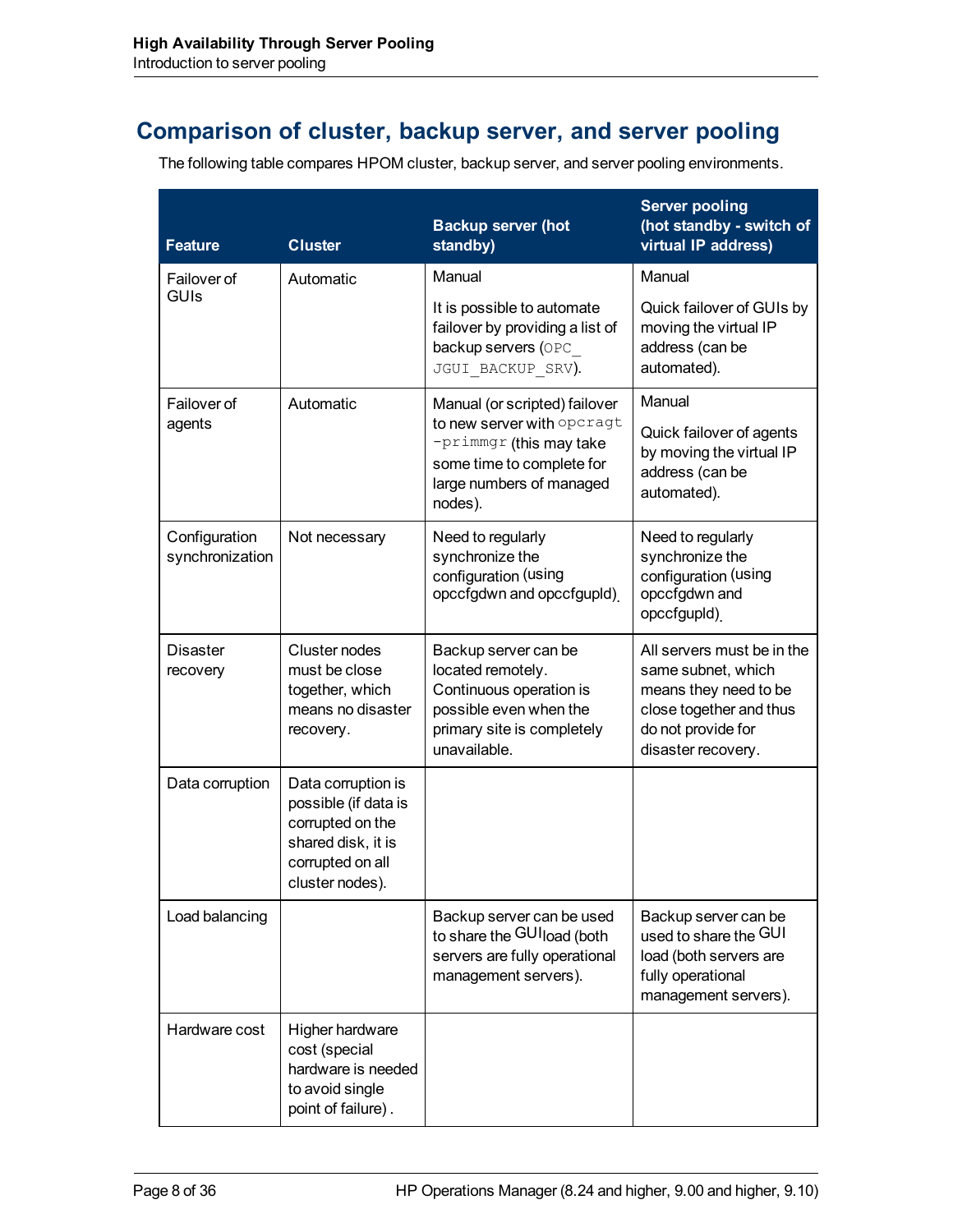## <span id="page-8-0"></span>**Requirements**

The following requirements apply:

• Two or more physical servers.

For details of the HPOM versions supported for server pooling, see the support matrix at:

<http://support.openview.hp.com/selfsolve/document/KM323488>.

- All physical servers *must* be located in the same subnet.
- For server-based message forwarding to the virtual interface of a server pool. All management servers must be updated to version 9.10.200 or higher:
	- HP-UX: PHSS\_41692 or higher
	- Linux: OML\_00034 or higher
	- Sun Solaris: ITOSOL\_00748 or higher

For more information, see ["Server-based](#page-29-0) [message](#page-29-0) [forwarding"](#page-29-0) [\(on](#page-29-0) [page](#page-29-0) [30\)](#page-29-0).

- One or more virtual interfaces.
- HTTPS agents.

Server pooling is *not* supported with DCE agents.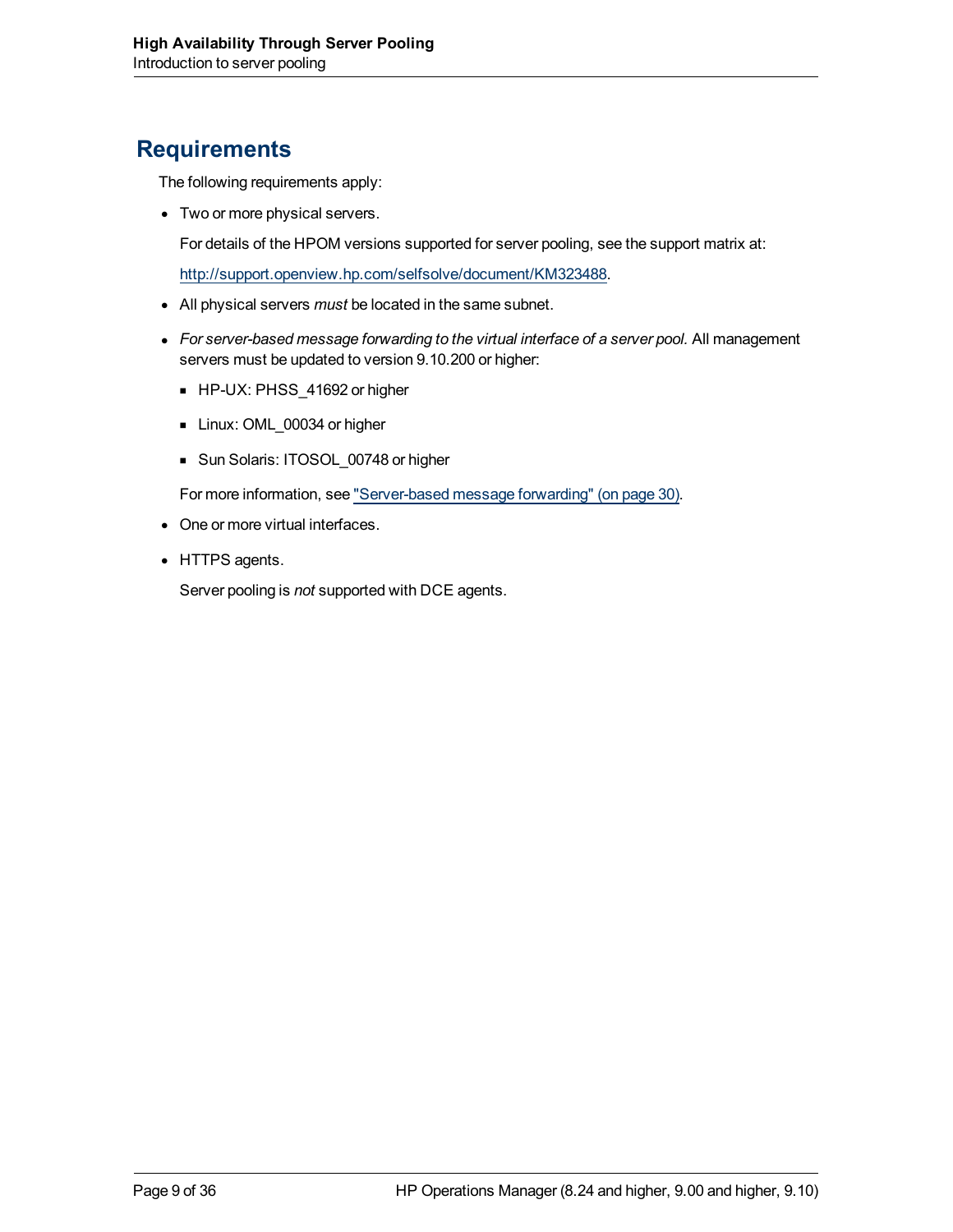## <span id="page-9-0"></span>**Setup details**

A basic server pooling setup includes two physical servers and one virtual interface:

- You need two instances of the HPOM management server (M1, M2), each with their own HPOM database. Each instance and the database are fully online all the time. The management servers are configured as backup servers with buffered message forwarding set up between them. Each message is forwarded from an active server to a backup server.
- A virtual interface  $(V)$ , which belongs to only one physical server at a time.



## <span id="page-9-1"></span>**Agent-based flexible management setup**

All managed nodes have M1, M2, and V defined as responsible managers. Each responsible manager has all rights including the action execution and the configuration deployment. Responsible managers are defined in the HPOM configuration directory with the allnodes file. This file is used to generate the  $mgr \text{const}$  policy, which must be deployed to all nodes.

M1 and M2 entries in the  $\alpha\ln\log\alpha$  file are required for the server-to-agent communication (configuration deployment, action execution). An entry for the virtual interface is required for the agent-to-server communication (message sending). For more information, see the *HP Operations Manager Administrator's Reference*, section "Flexible Management Configuration".

All managed nodes also have the virtual interfaces defined as primary managers.

You can deploy the configuration from both servers (M1 and M2) if you keep the configuration data on both servers synchronized.

## <span id="page-9-2"></span>**Message forwarding setup**

M1 and M2 are set up to allow HTTPS-based buffered message forwarding from one server to another. This is defined with the  $msgform$  file in the HPOM configuration directory. After failover, you do not need to synchronize messages between the two databases, because they are already synchronized. When the failed physical server starts up again, it receives all missed messages. For more details, see the section "Flexible Management Configuration" in the *HP Operations Manager Administrator's Reference*.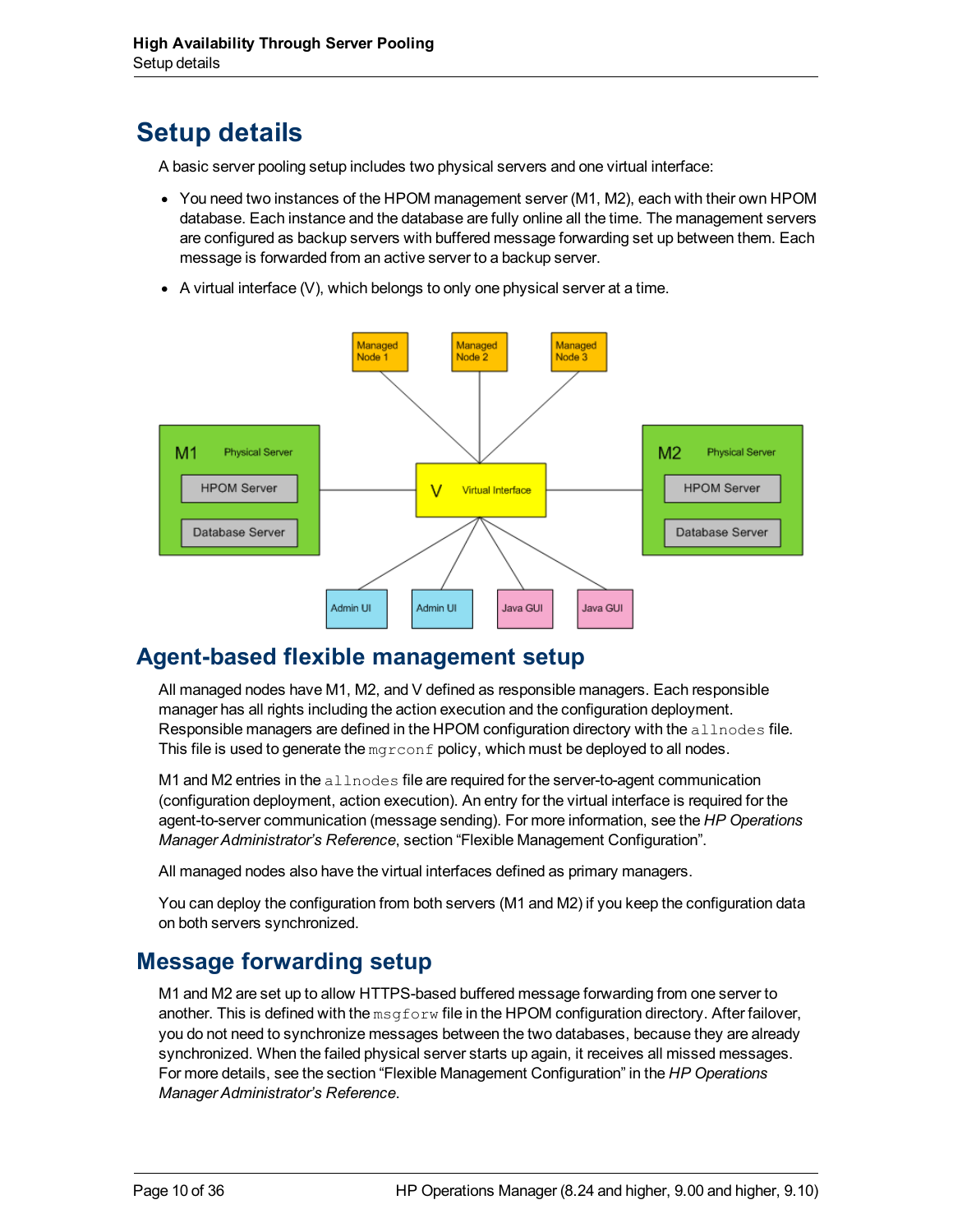## <span id="page-10-0"></span>**Configuration synchronization**

The node configuration in the database should be identical on all servers. In addition, node groups, policies, policy groups, and tools that are used to manage the nodes should be identical. It is therefore recommended that you periodically exchange the configuration between the management servers.

With HPOM 9.xx, you can upload all configuration changes (using opccfgupld) at runtime. This is not supported with OVO 8.xx except for template upload.

## <span id="page-10-1"></span>**Connecting Java GUIs**

All Java GUIs should connect to the virtual interface. Username and password for each user should be identical on both servers, so that Java GUIs can automatically reconnect in case of a failover.

## <span id="page-10-2"></span>**Connecting HPOM Configuration Value Packs and Administration UIs**

HPOM Configuration Value Pack (for OVO 8.xx) and HPOM Administration UIs (HPOM 9.xx) can connect to the virtual interface. In some situation you may want to always connect to the physical server M1, for example in a backup server scenario. In an environment with a primary and a backup server, you may want to continue your configuration tasks on the primary server, even when the virtual interface has switched to the backup server. If you do not use the MIDAS Administration UI, configuration changes are not automatically synchronized between the management servers.

If you are maintaining HPOM with the MIDAS Administration UI, you can connect to any physical management server because your configuration changes are automatically synchronized with all management servers.

## <span id="page-10-3"></span>**Switchover behavior**

When a switch occurs, the virtual interface is transferred from the primary manager to the backup server. Java GUIs show a small delay because they have to reconnect, which is done without user intervention. Agents also reconnect automatically without user intervention. The delay in message processing is reduced, because the agents practically do not buffer messages any more at the primary manager downtime. This solution also provides the database redundancy. If the primary database becomes corrupt, a forced switchover of the virtual interface can take place.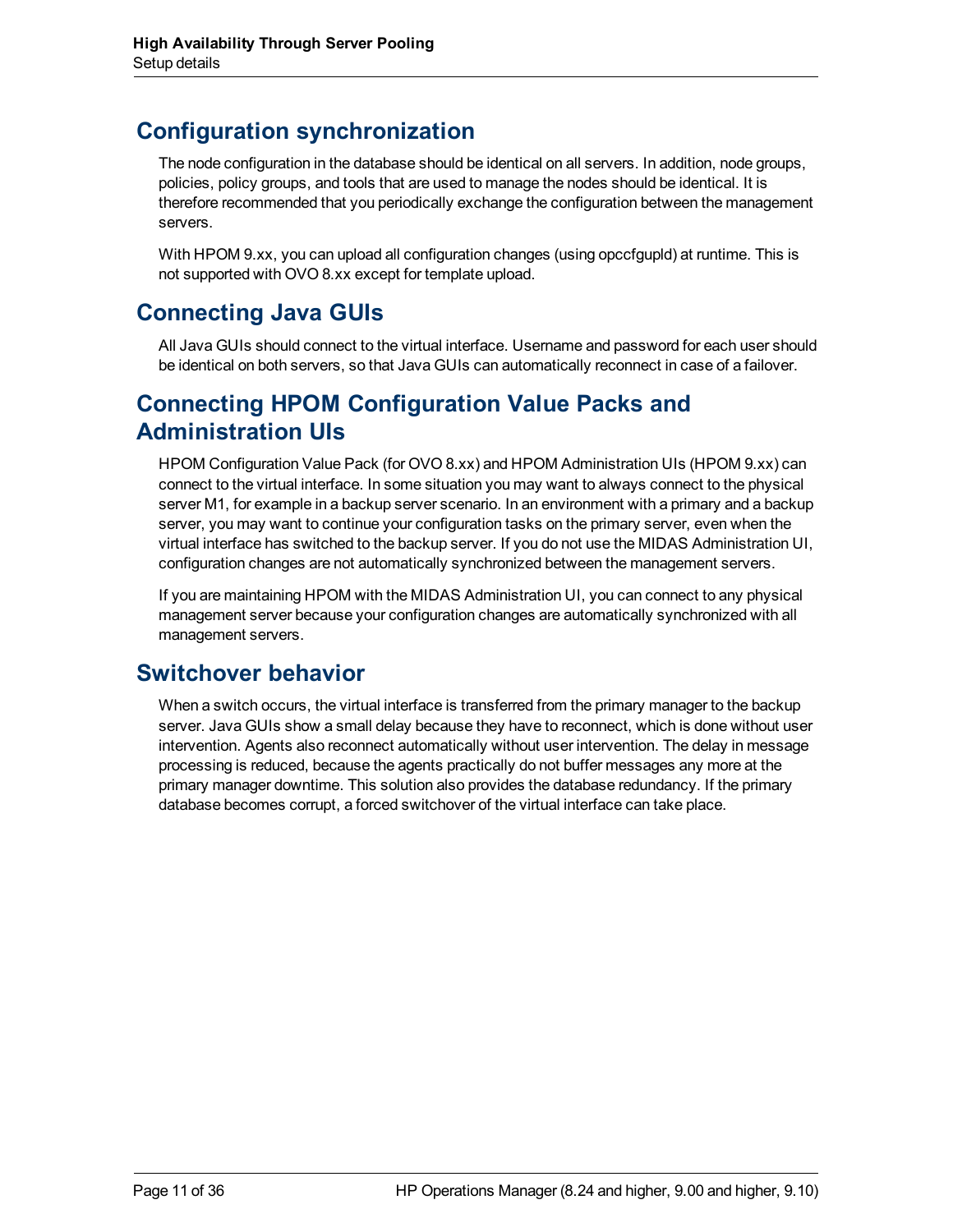## <span id="page-11-0"></span>**Server pooling scenarios**

The following scenarios vary from simple to more complex. You can adapt any of these scenarios to meet your specific needs.

## <span id="page-11-1"></span>**Scenario 1**

The following figure shows two physical servers (server1, server2) with one virtual interface (virtual\_server). This is similar to the classic backup server scenario. If you need to restart server1, you can simply switch the virtual\_server to server2. After restart, server1 receives all missed messages.



## <span id="page-11-2"></span>**Scenario 2**

The following figure shows two physical servers (server1, server2) with two virtual interfaces  $(virtual$  server1,  $virtual$  server2). In this case, load balancing is achieved with all managed nodes connected to the virtual\_server1 and all Java GUIs connected to the virtual\_server2.

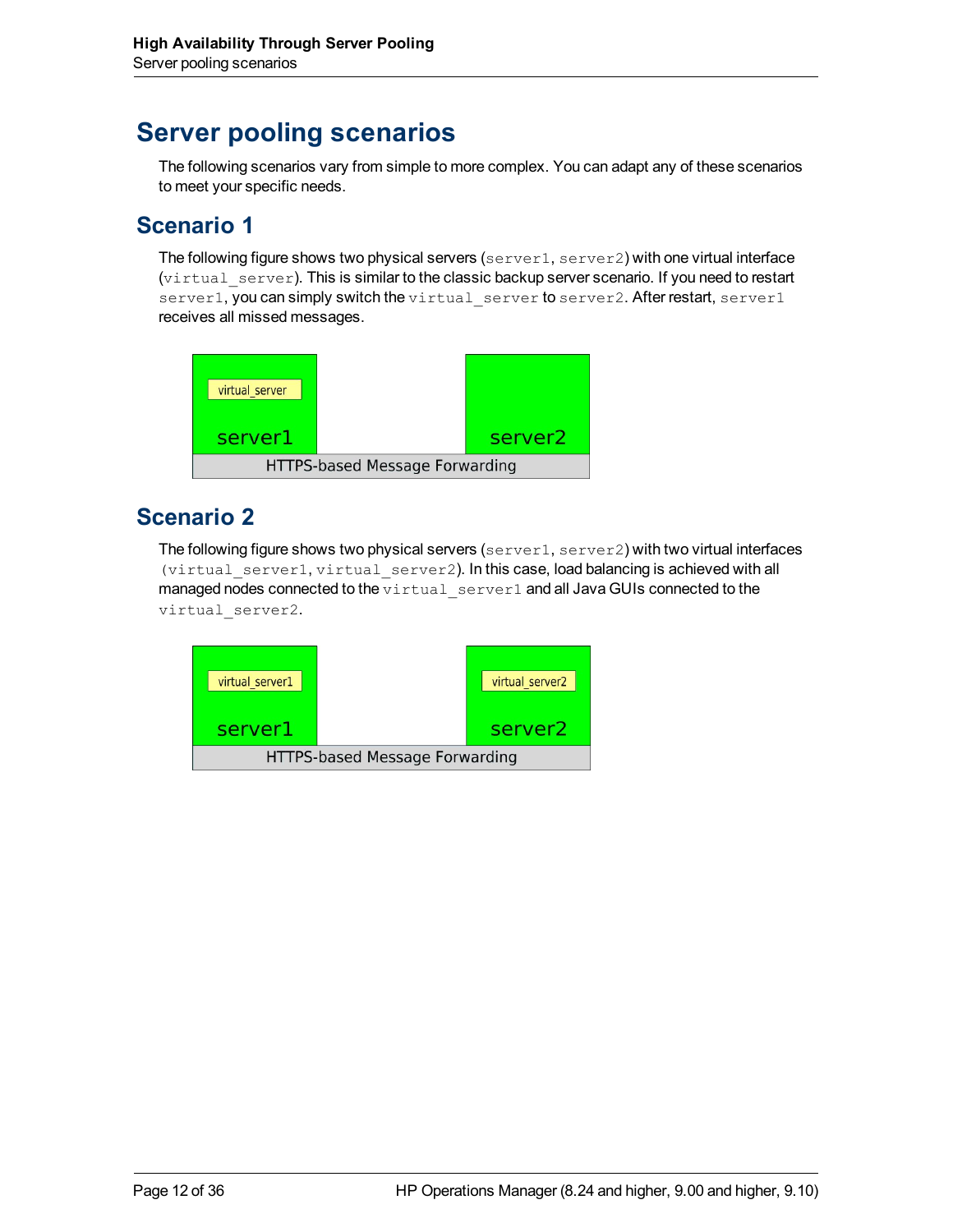## <span id="page-12-0"></span>**Scenario 3**

The following figure shows a more complex scenario. It assumes three physical servers where each physical server has two virtual interfaces. Each managed node sends messages to one of the virtual interfaces. Physical servers are using event correlation to filter out related messages.

When you detect a high server load on the physical server server1, switch one of the virtual interfaces from that server to another server. When the load on the physical server  $\text{server1}$ decreases, switch the virtual interface back to the server1.

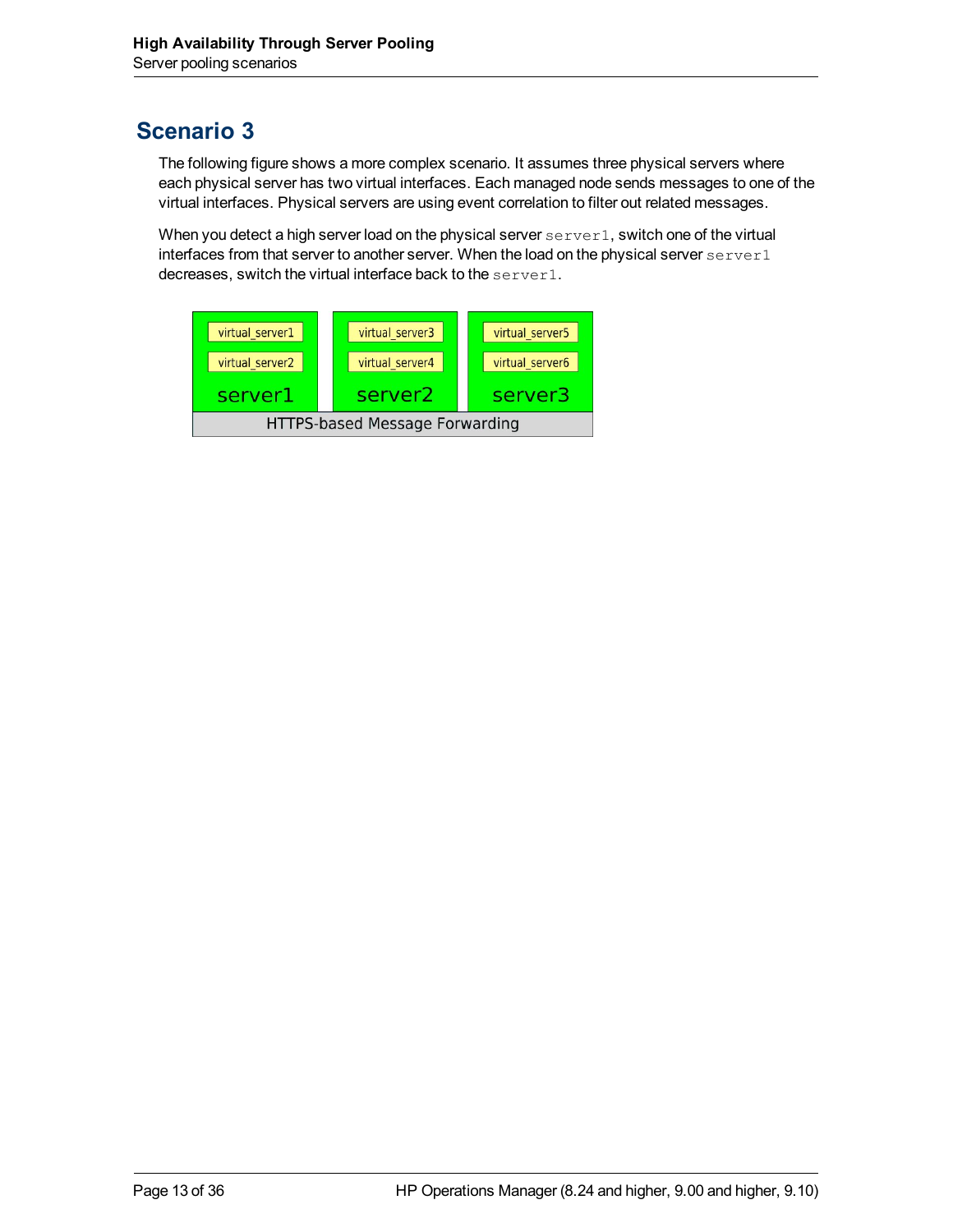## <span id="page-13-0"></span>**Configuring server pooling**

The following procedure sets up two physical servers with one virtual interface. Using this procedure, you can easily set up more than two physical servers, and more than one virtual interface.

The following configuration changes are necessary:

- 1. Install the HPOM management server as a standalone server on each physical server (M1 and M2). See ["Install](#page-13-1) [the](#page-13-1) [management](#page-13-1) [server"](#page-13-1) [\(on](#page-13-1) [page](#page-13-1) [14\).](#page-13-1)
- 2. Set up certificate servers in the HPOM environment. See ["Configure](#page-13-2) [management](#page-13-2) [server](#page-13-2) [nodes"](#page-13-2) [\(on](#page-13-2) [page](#page-13-2) [14\)](#page-13-2).
- 3. Configure the virtual interface. See ["Configure](#page-14-0) [the](#page-14-0) [virtual](#page-14-0) [interface"](#page-14-0) [\(on](#page-14-0) [page](#page-14-0) [15\)](#page-14-0).
- 4. Add a virtual interface and all physical servers as responsible managers in the responsible manager policy file. See ["Configure](#page-18-0) [the](#page-18-0) [primary](#page-18-0) [manager"](#page-18-0) [\(on](#page-18-0) [page](#page-18-0) [19\).](#page-18-0)
- 5. Configure all HPOM servers in a backup server scenario with buffered message forwarding set up between them. See ["Configure](#page-21-0) [message](#page-21-0) [forwarding"](#page-21-0) [\(on](#page-21-0) [page](#page-21-0) [22\)](#page-21-0).
- 6. Exchange the servers' trusted certificates. See ["Exchange](#page-20-0) [trusted](#page-20-0) [certificates"](#page-20-0) [\(on](#page-20-0) [page](#page-20-0) [21\)](#page-20-0).
- 7. Set the virtual interface as a primary manager on all managed nodes. See ["Configure](#page-23-0) [managed](#page-23-0) [nodes"](#page-23-0) [\(on](#page-23-0) [page](#page-23-0) [24\)](#page-23-0).

If a physical server with a virtual interface is temporarily inaccessible for any reason, you can switch the virtual interface to another physical server (see ["Move](#page-26-0) [a](#page-26-0) [virtual](#page-26-0) [interface](#page-26-0) [to](#page-26-0) [another](#page-26-0) [physical](#page-26-0) [server"](#page-26-0) [\(on](#page-26-0) [page](#page-26-0) [27\)\)](#page-26-0).

### <span id="page-13-1"></span>**Install the management server**

Install the HPOM management server as a standalone server on each physical server (M1 and M2). For instructions on how to install the HPOM management server, see the  *HP Operations Manager Installation Guide*.

### <span id="page-13-2"></span>**Configure management server nodes**

To set up certificate servers in the HPOM environment, see the *HP Operations Manager Administrator's Reference*, section "Security in Flexible Management Environments".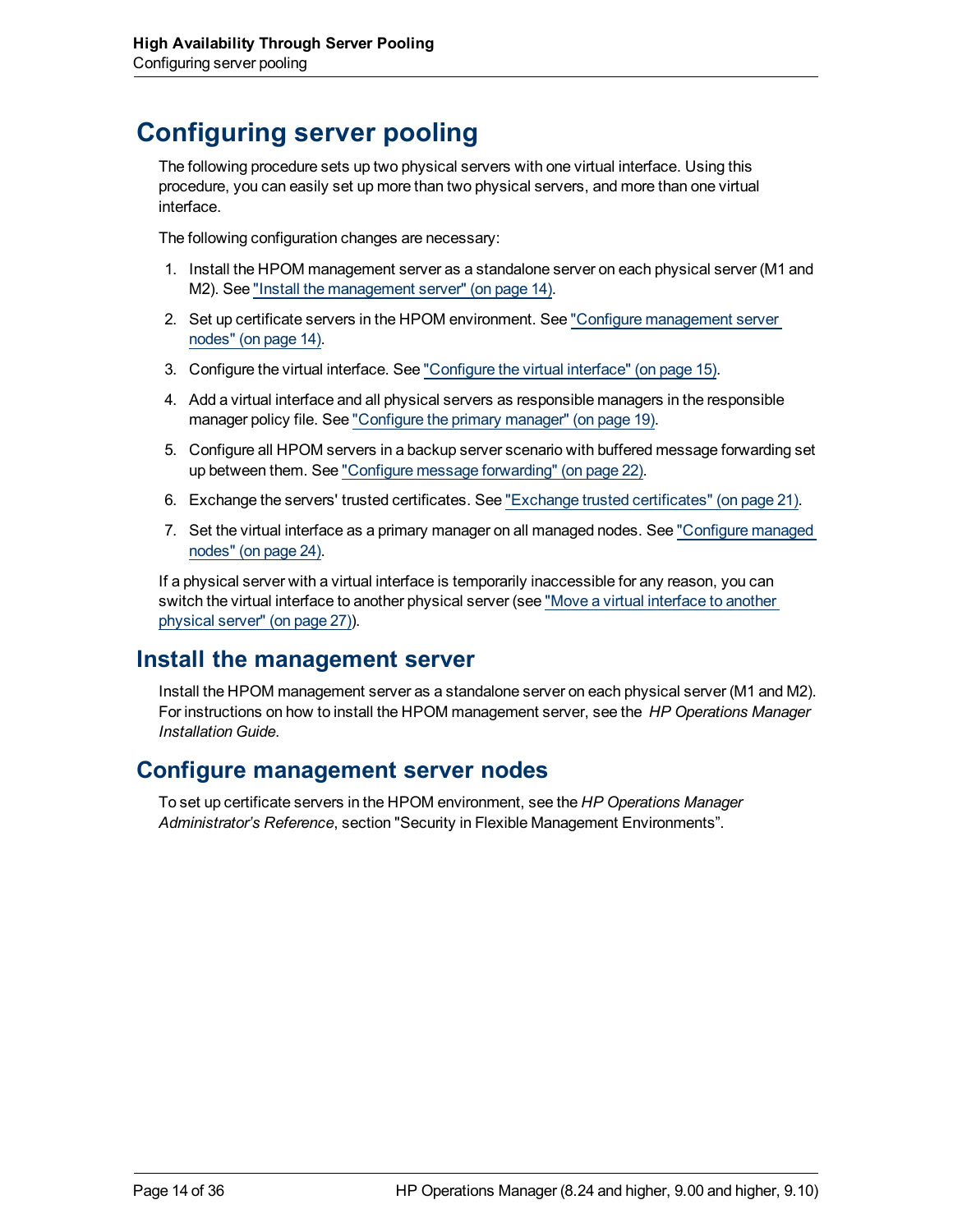## <span id="page-14-0"></span>**Configure the virtual interface**

Configure the virtual interface as described below. If your nodes communicate with the management server using outbound-only communication, you must also create a new OV resource group on both physical servers. See ["Optional:](#page-15-0) [Create](#page-15-0) [an](#page-15-0) [OV](#page-15-0) [resource](#page-15-0) [group](#page-15-0) [for](#page-15-0) [the](#page-15-0) [virtual](#page-15-0) [interface"](#page-15-0) [\(on](#page-15-0) [page](#page-15-0) [16\)](#page-15-0).

- 1. Create a new UUID for the V virtual interface, for example using the uuidgen command line tool.
- 2. Add the V virtual interface to the Node Bank. On both physical servers, enter the following:

```
/opt/OV/bin/OpC/utils/opcnode -add_node node_name=<V_virtual_
interface> net_type=NETWORK_IP mach_type=<machine_type> group_
name=<node_group_name>
```
#### where:

```
<V_virtual_interface> is the fully qualified domain name (FQDN) of the V virtual
interface.
```

```
<machine_type> is:
MACH BBC HPUX PA RISC (for HP-UX PA-RISC)
MACH_BBC_HPUX_IPF32 (for HP-UX Itanium)
MACH_BBC_SOL_SPARC (for Solaris Sparc)
MACH_BBC_LX26RPM_X64 (for Linux)
<node_group_name> is hp_ux (for HP-UX), solaris (for Solaris), or linux (for Linux)
```
3. Set the UUID for the V virtual interface in the Node Bank. On both physical servers, enter the following:

```
/opt/OV/bin/OpC/utils/opcnode -chg_id node_name=<V_virtual_
interface> id=<UUID>
```
#### where:

<*UUID*> is the UUID generated in step 1.

4. Activate the V virtual interface on the physical server M1. Enter the following:

*HP-UX and Linux management servers:*

```
ifconfig <V_network_interface>:1 inet <V_IP_address> netmask <V_
netmask_value> up
```
*Solaris management servers:*

```
ifconfig <V_network_interface>:1 plumb
ifconfig <V_network_interface>:1 inet <V_IP_address> netmask <V_
netmask_value> up
```
#### where:

```
<V_network_interface> is the network interface used for the V virtual interface's IP
address (for example, lan0 for HP-UX, hme0 for Solaris, or eth0 for Linux).
<V_IP_address> is the IP address of the V virtual interface.
<V_netmask_value> is the netmask value for the V virtual interface.
```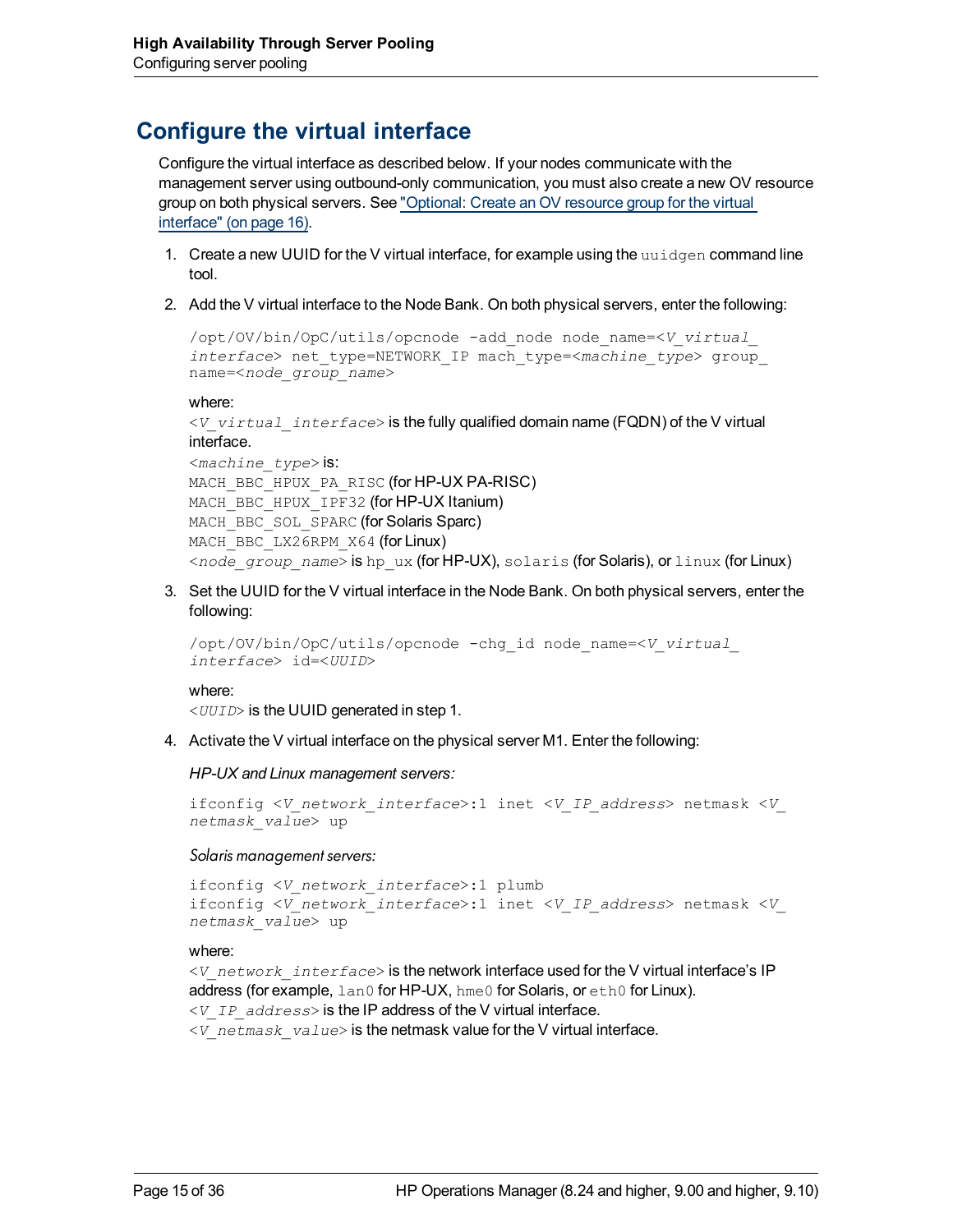5. If your nodes communicate with the management server using outbound-only communication, continue with ["Optional:](#page-15-0) [Create](#page-15-0) [an](#page-15-0) [OV](#page-15-0) [resource](#page-15-0) [group](#page-15-0) [for](#page-15-0) [the](#page-15-0) [virtual](#page-15-0) [interface"](#page-15-0) [\(on](#page-15-0) [page](#page-15-0) [16\)](#page-15-0). Otherwise continue with ["Configure](#page-18-0) [the](#page-18-0) [primary](#page-18-0) [manager"](#page-18-0) [\(on](#page-18-0) [page](#page-18-0) [19\).](#page-18-0)

### <span id="page-15-0"></span>*Optional:* **Create an OV resource group for the virtual interface**

Perform the following steps only if your nodes communicate with the management server using outbound-only connections. Configure all outbound-only settings with the  $-\text{over }$  virt option. This configures a new OV resource group named virt. See the *HPOM Firewall Concepts and Configuration Guide* for more information.

1. Create a new OV resource group for the V virtual interface. On the M1 physical server, enter the following command:

/opt/OV/lbin/xpl/init\_ovrg.sh virt

where:

virt is the name of the virtual resource group.

2. Create a new  $\circ$ v $\circ$ oreId for the virtual interface. On the M1 physical server, enter the following:

```
/opt/OV/bin/ovcoreid -create -ovrg virt
```
/opt/OV/bin/ovcoreid -ovrg virt > /tmp/virt.coreid

Copy the /tmp/virt.coreid file from the M1 to the same location on the M2.

3. On the physical server M2, create the same OV resource group  $\text{virt}$  and set the same OvCoreId. Enter the following commands:

/opt/OV/lbin/xpl/init\_ovrg.sh virt

/opt/OV/bin/ovcoreid -set `cat /tmp/virt.coreid` -ovrg virt

4. Issue a new certificate for the V virtual interface. On the physical server M1, enter the following:

```
/opt/OV/bin/ovcm -issue -file /tmp/virt.cert -name <V_virtual_
interface> -pass virt -coreid `cat /tmp/virt.coreid`
```
where:

<*V\_virtual\_interface*> is the name of the V virtual interface.

5. Import the new certificate into the keystore. On the physical server M1, enter the following command:

```
/opt/OV/bin/ovcert -importcert -ovrg virt -file /tmp/virt.cert -
pass virt
```
To verify the imported certificate, use the following command on the physical server M1:

/opt/OV/bin/ovcert -list -ovrg virt

The certificate and trusted certificates should be listed.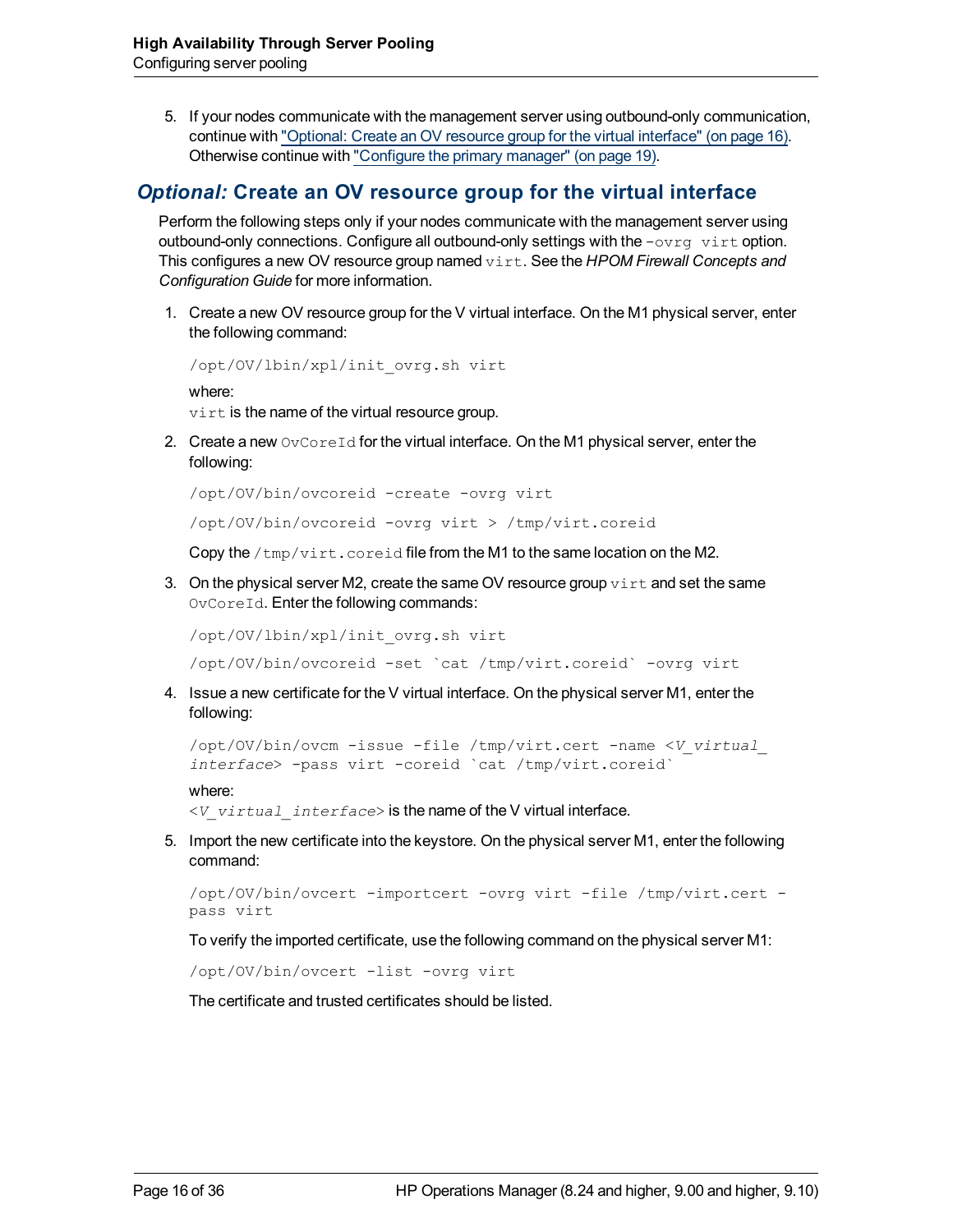Copy the  $/\text{tmp}/\text{virt}$ . cert file from the M1 to the same location on the M2. On the physical server M2, enter the following:

```
/opt/OV/bin/ovcert -importcert -ovrg virt -file /tmp/virt.cert -
pass virt
```
To verify the imported certificate, use the following command on the physical server M2:

/opt/OV/bin/ovcert -list -ovrg virt

The certificate and trusted certificates should be listed.

6. Bind the V virtual interface's IP address to the new OV resource group  $\text{virt.}$  On both physical servers, enter the following command:

```
/opt/OV/bin/ovconfchg -ovrg virt -ns bbc.cb -set SERVER_BIND_ADDR
<V_IP_address> -set SERVER_PORT 383
```

```
where:
```
<*V\_IP\_address*> is the IP address of the V virtual interface.

7. *Linux only.* Bind the communication broker to the local IP address of the physical server. On both physical servers, enter the following command:

```
/opt/OV/bin/ovconfchg -ns bbc.cb -set SERVER_BIND_ADDR <local_IP_
address>
```
where:

<*local\_IP\_address*> is the IP address of the physical server.

8. Add the V virtual interface to the Node Bank. On both physical servers, enter the following:

```
/opt/OV/bin/OpC/utils/opcnode -add_node node_name=<V_virtual_
interface> net_type=NETWORK_IP mach_type=<machine_type> group_
name=<node_group_name>
```
#### where:

<*V\_virtual\_interface*> is the fully qualified domain name (FQDN) of the V virtual interface.

```
<machine_type> is:
MACH BBC HPUX PA RISC (for HP-UX PA-RISC),
MACH_BBC_HPUX_IPF32 (for HP-UX Itanium)
MACH_BBC_SOL_SPARC (for Solaris Sparc)
MACH_BBC_LX26RPM_X64 (for Linux).
<node_group_name> is hp_ux (for HP-UX), solaris (for Solaris), or linux (for Linux)..
```
9. Set  $\circ$  $\vee$  $\circ$  $\circ$  $\neq$   $\circ$  for the V virtual interface in the Node Bank. On both physical servers, enter the following:

```
/opt/OV/bin/OpC/utils/opcnode -chg_id node_name=<V_virtual_
interface> id=`cat /tmp/virt.coreid`
```
#### where:

<*V\_virtual\_interface*> is the name of the V virtual interface.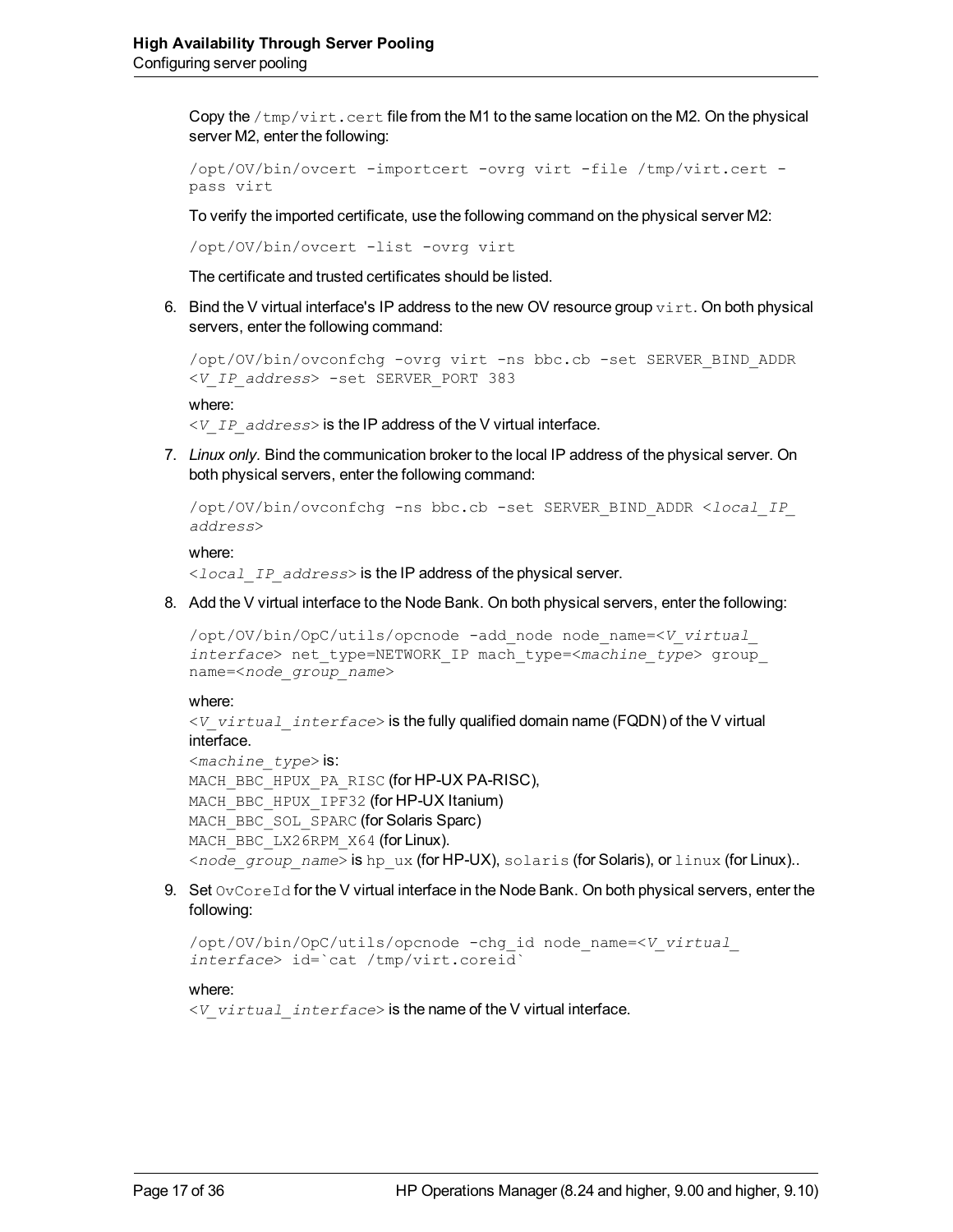10. Activate the V virtual interface on the physical server M1. Enter the following:

#### *HP-UX and Linux management servers:*

```
ifconfig <V_network_interface>:1 inet <V_IP_address> netmask <V_
netmask_value> up
```
#### *Solaris management servers:*

```
ifconfig <V_network_interface>:1 plumb
ifconfig <V_network_interface>:1 inet <V_IP_address> netmask <V_
netmask_value> up
```
#### where:

<*V\_network\_interface*> is the network interface used for the V virtual interface's IP address (for example, lan0 for HP-UX, hme0 for Solaris, or eth0 for Linux). <*V\_IP\_address*> is the IP address of the V virtual interface. <*V\_netmask\_value*> is the netmask value for the V virtual interface.

11. Start the  $\text{virt}$  OV resource group on the physical server M1:

```
/opt/OV/bin/ovbbccb -start virt
```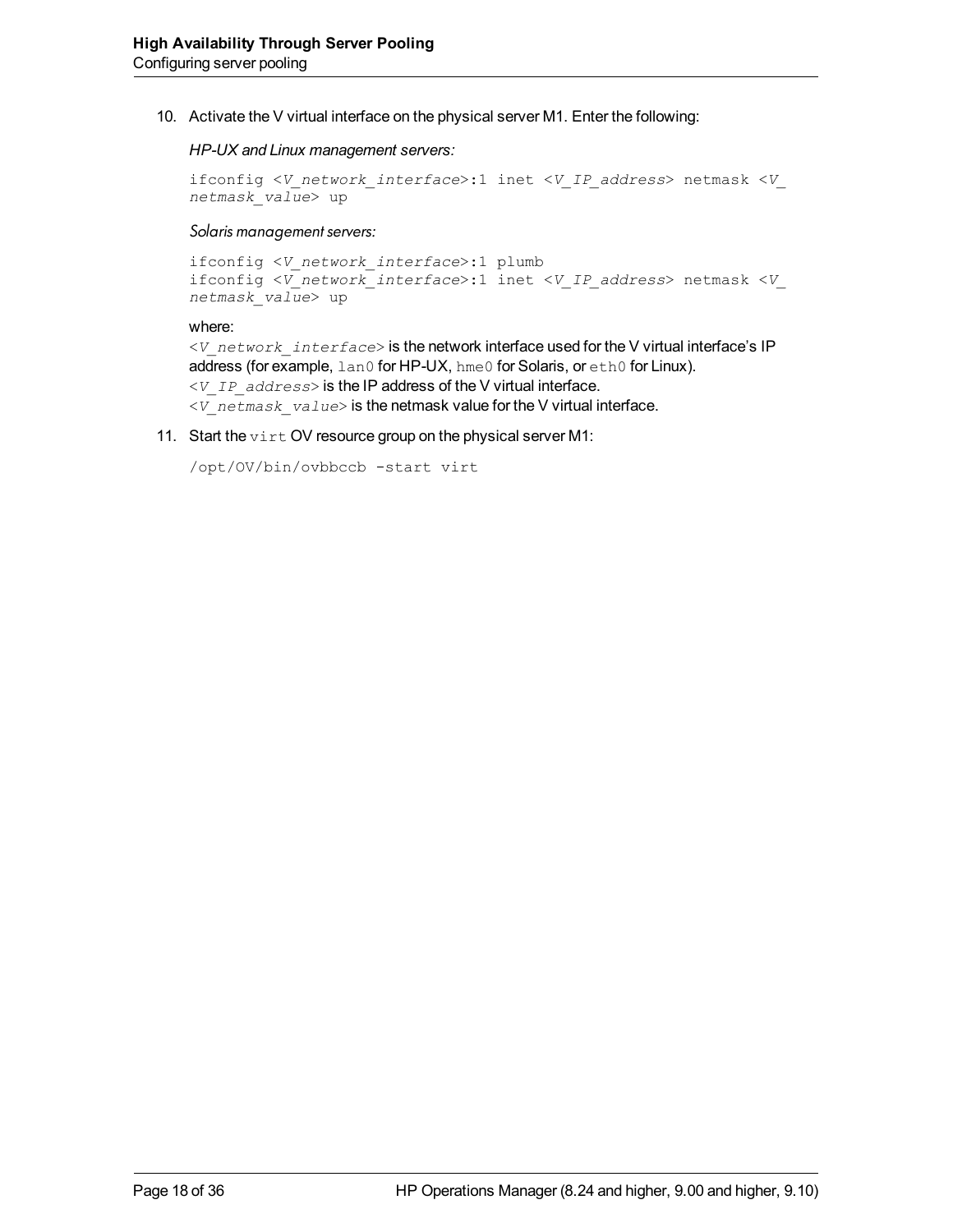### <span id="page-18-0"></span>**Configure the primary manager**

To create and configure a responsible manager file for managed nodes, follow the procedure below:

1. Add the physical servers and the virtual interface as responsible managers to the  $allnodes$ file. First, copy the file using the following command:

```
cp /etc/opt/OV/share/conf/OpC/mgmt_sv/tmpl_respmgrs/backup-server
/etc/opt/OV/share/conf/OpC/mgmt_sv/work_respmgrs/allnodes
```
Modify the allnodes file to contain the physical servers and the virtual interface (M1, M2 and V). Example of the allnodes file:

```
# Responsible Manager Configurations for a backup server
#
RESPMGRCONFIGS
                 RESPMGRCONFIG
                  DESCRIPTION "responsible mgrs"
                              SECONDARYMANAGERS
                                                   SECONDARYMANAGER
                                           NODE IP 0.0.0.0 "serv1.bbn.hp.com"
                                 SECONDARYMANAGER
                                                   NODE IP 0.0.0.0 "serv2.bbn.hp.com"
                                                   SECONDARYMANAGER
                                                   NODE IP 0.0.0.0 "virt.bbn.hp.com"
                              ACTIONALLOWMANAGERS
                                                   ACTIONALLOWMANAGER
                                                   NODE IP 0.0.0.0 "serv1.bbn.hp.com"
                                                   ACTIONALLOWMANAGER
                                                   NODE IP 0.0.0.0 "serv2.bbn.hp.com"
                                                   ACTIONALLOWMANAGER
                                                   NODE IP 0.0.0.0 "virt.bbn.hp.com"
```
2. Verify whether you correctly modified the  $\alpha$ llnodes file, using the following command:

/opt/OV/bin/OpC/opcmomchk /etc/opt/OV/share/conf/OpC/mgmt\_sv/work\_ respmgrs/allnodes

3. Copy the allnodes file to the configuration directory. Enter the following:

cp /etc/opt/OV/share/conf/OpC/mgmt\_sv/work\_respmgrs/allnodes /etc/opt/OV/share/conf/OpC/mgmt\_sv/respmgrs/allnodes

4. Distribute the responsible manager policy. On the physical server M1, execute the following command:

/opt/OV/bin/OpC/opcragt -distrib -templates <*M1\_server\_name*>

where:

#

<*M1\_server\_name*> is the name of the physical server M1, on which you are distributing the policy.

To verify the deployed policies, use the following command:

/opt/OV/bin/ovpolicy -list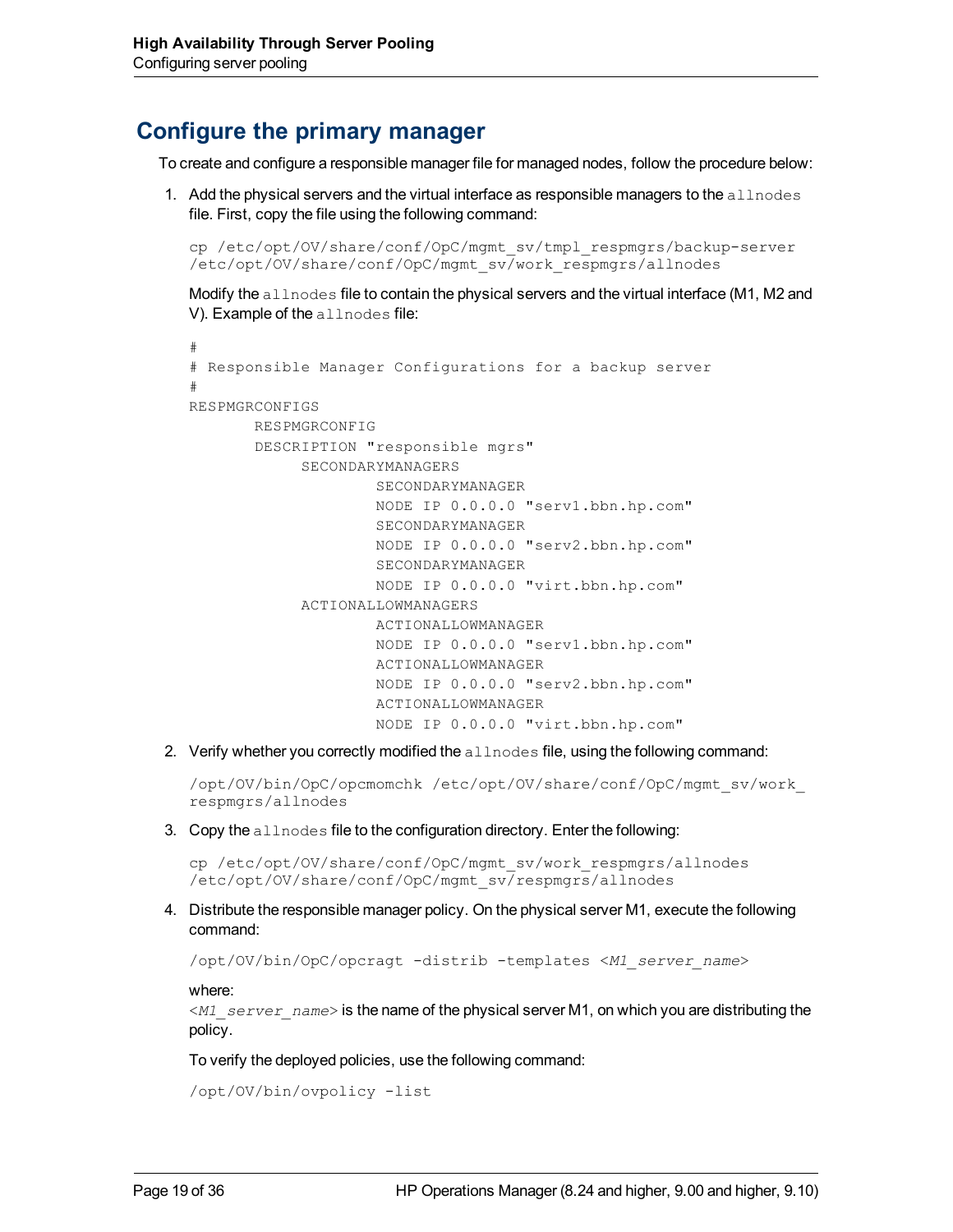This should return the following message:

mgrconf "OVO authorization" enabled 1

5. Repeat the procedure on the physical server M2. Copy the

/etc/opt/OV/share/conf/OpC/mgmt\_sv/respmgrs/allnodes file from the M1 to the same location on the M2. On the physical server M2, execute the following command:

/opt/OV/bin/OpC/opcragt -distrib -templates <*M2\_server\_name*>

where:

<*M2\_server\_name*> is the name of the physical server M2, on which you are distributing the policy.

To verify the deployed policies, use the following command:

/opt/OV/bin/ovpolicy -list

This should return the following message:

mgrconf "OVO authorization" enabled 1

**Note:** The responsible manager policy ( $mgrcont$ ) must also be deployed to all managed nodes. See ["Configure](#page-23-0) [managed](#page-23-0) [nodes"](#page-23-0) [\(on](#page-23-0) [page](#page-23-0) [24\)](#page-23-0) for more information.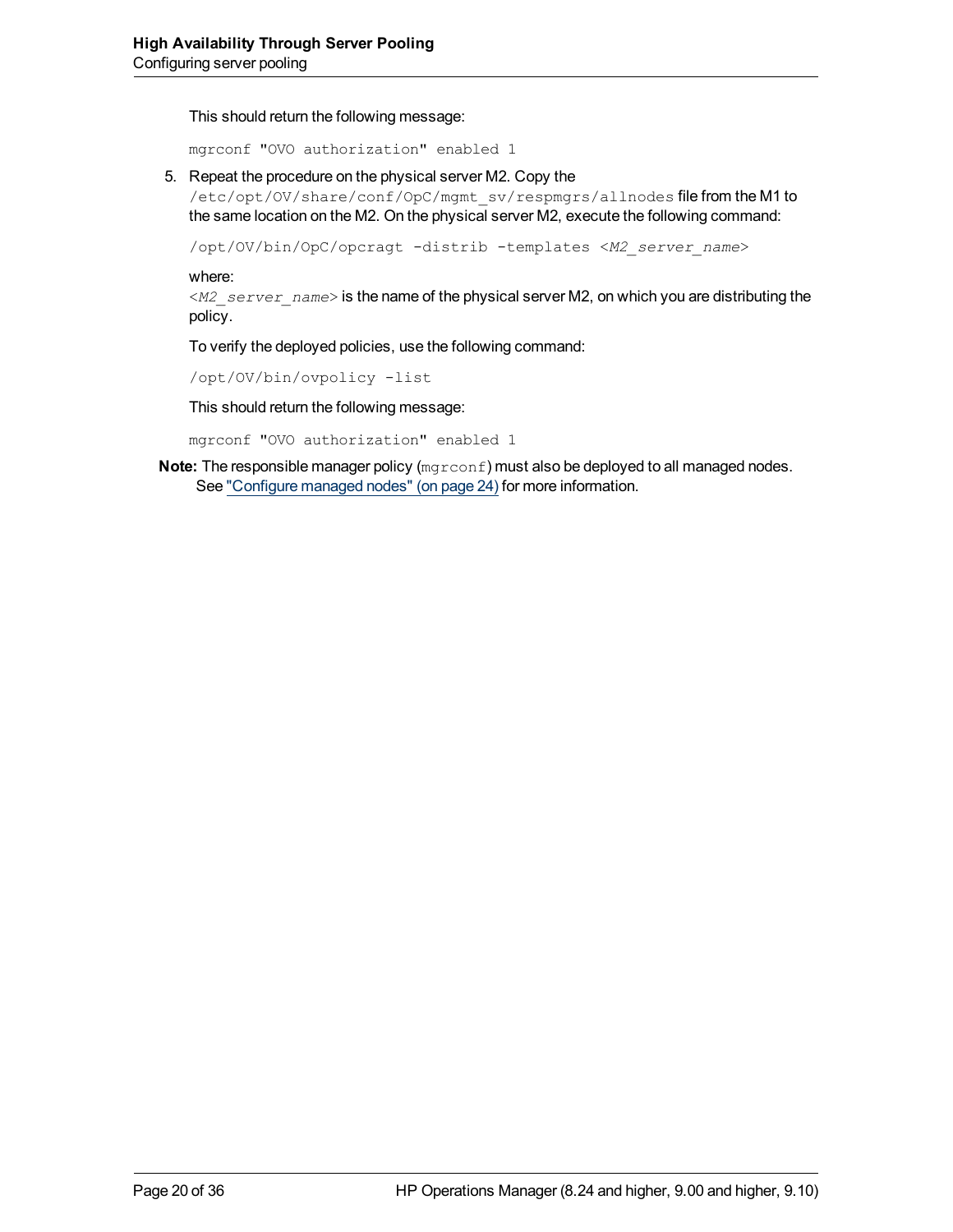## <span id="page-20-0"></span>**Exchange trusted certificates**

To enable server-based flexible management, you need to exchange the servers' trusted certificates.

### <span id="page-20-1"></span>**To exchange trusted certificates**

1. On server M1, execute the following command:

/opt/OV/bin/ovcert -exporttrusted -file /tmp/M1.cer -ovrg server

- 2. Transfer the file  $/\text{tmp}/\text{M1}$ .cer to server M2.
- 3. On server M2, execute the command:

/opt/OV/bin/ovcert -importtrusted -file /tmp/M1.cer -ovrg server

4. To export the M2 trusted certificate, execute the following command:

/opt/OV/bin/ovcert -exporttrusted -file /tmp/M1\_M2.cer -ovrg server

**Note:** The trusted Certificates of M1 and M2 have been already merged in step 3.

- 5. Transfer the file  $/\text{tmp}/M1$   $M2$ .cer to server M1.
- 6. On server M1, execute the command:

/opt/OV/bin/ovcert -importtrusted -file /tmp/M1\_M2.cer -ovrg server

7. After the trusted certificates have been exchanged between both servers, execute the following command on both servers:

/opt/OV/bin/ovcert -updatetrusted

8. When you have completed all the changes in the trusted certificate configuration on the management servers, you need to synchronize these changes to the managed nodes. On all managed nodes, you need to execute the following command:

/opt/OV/bin/ovcert -updatetrusted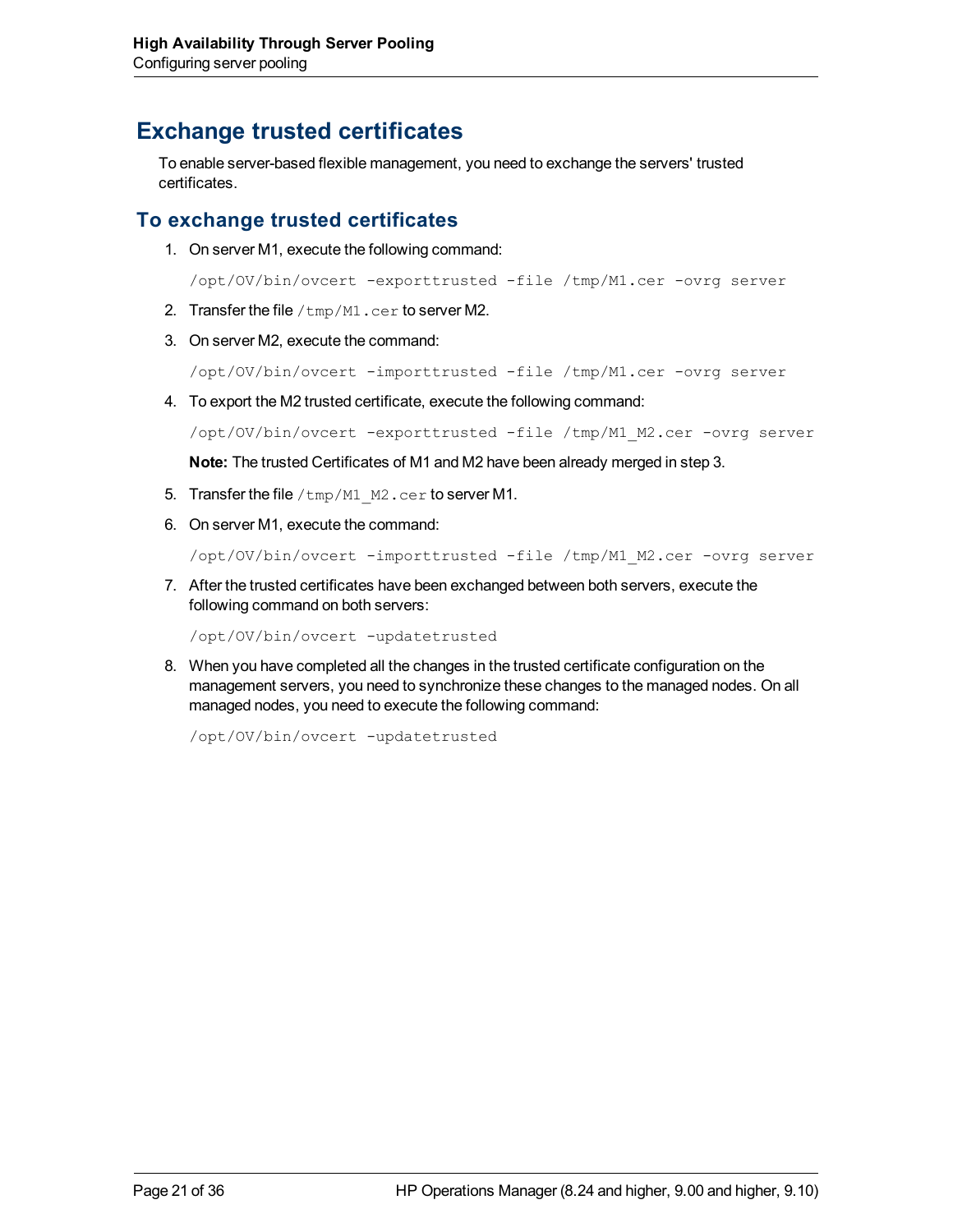## <span id="page-21-0"></span>**Configure message forwarding**

To create and configure buffered message forwarding between two physical servers, follow the procedure bellow:

1. Create and modify the  $msqforward$  template. Copy the file using the following command:

```
cp /etc/opt/OV/share/conf/OpC/mgmt_sv/tmpl_respmgrs/msgforw
/etc/opt/OV/share/conf/OpC/mgmt_sv/respmgrs/msgforw
```
Modify the msgforw file to contain both physical servers. Example of the msgforw file:

```
TIMETEMPLATES
RESPMGRCONFIGS
     RESPMGRCONFIG
     DESCRIPTION "msg-forwarding specification"
               MSGTARGETRULES
                      MSGTARGETRULE
                      DESCRIPTION "all messages"
                              MSGTARGETRULECONDS
                              MSGTARGETMANAGERS
                                     MSGTARGETMANAGER
                                             TIMETEMPLATE "$OPC_ALWAYS"
                                             OPCMGR IP 0.0.0.0 "serv1.bbn.hp.com"
                                             MSGCONTROLLINGMGR
                                     MSGTARGETMANAGER
                                             TIMETEMPLATE "$OPC_ALWAYS"
                                             OPCMGR IP 0.0.0.0 "serv2.bbn.hp.com"
                                             MSGCONTROLLINGMGR
```
Verify that you correctly modified the  $m$ sgforw file, using the following command:

/opt/OV/bin/OpC/opcmomchk /etc/opt/OV/share/conf/OpC/mgmt\_ sv/respmgrs/msgforw

2. *OVO 8.xx only.* Activate buffered message forwarding on the physical server M1 by setting the variable OPC\_HTTPS\_MSG\_FORWARD to TRUE:

/opt/OV/bin/ovconfchg -ovrg server -ns opc -set OPC\_HTTPS\_MSG\_ FORWARD TRUE

- 3. Repeat the procedure on the physical server M2:
	- a. Copy the /etc/opt/OV/share/conf/OpC/mgmt\_sv/respmgrs/msgforw file from the M1 to the same location on the M2.
	- b. *OVO 8.xx only.* On the physical server M2, execute the following command:

```
/opt/OV/bin/ovconfchg -ovrg server -ns opc -set OPC_HTTPS_MSG_
FORWARD TRUE
```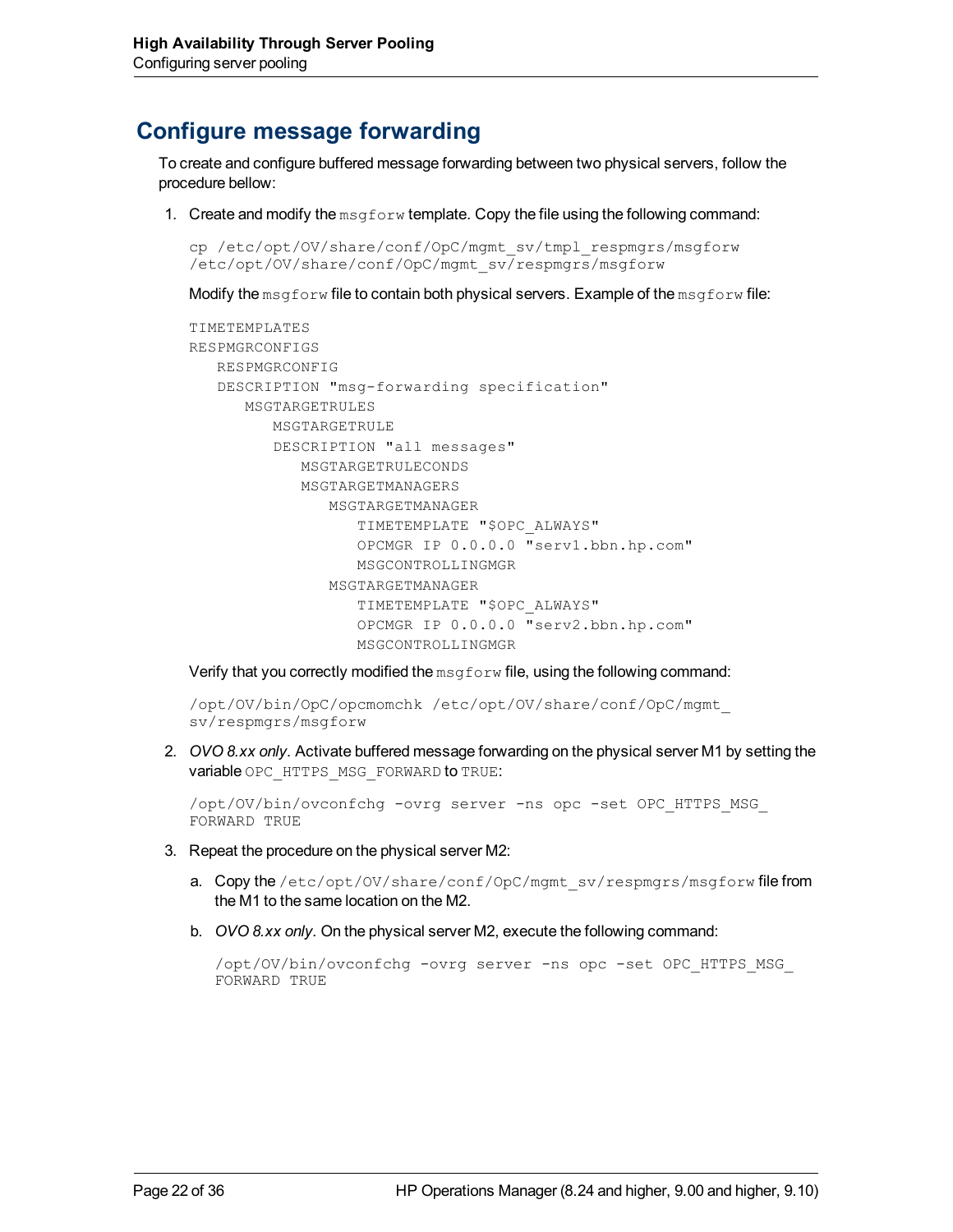- 4. Activate the msgforw template on the management server. Enter the following on both physical servers:
	- OVO 8.xx, restart the management server, use the following command:

/opt/OV/bin/OpC/opcsv -start

**HPOM 9.xx, call ovconfchg without parameters, use the following command:** 

/opt/OV/bin/ovconfchg

- 5. Verify the msgforw template:
	- a. Start the GUI and open a message browser on both physical servers.
	- b. Send a message from the physical server M1:

```
/opt/OV/bin/OpC/opcmsg a=test o=test msg_t=test
```
The message should be displayed in the message browser on both physical servers.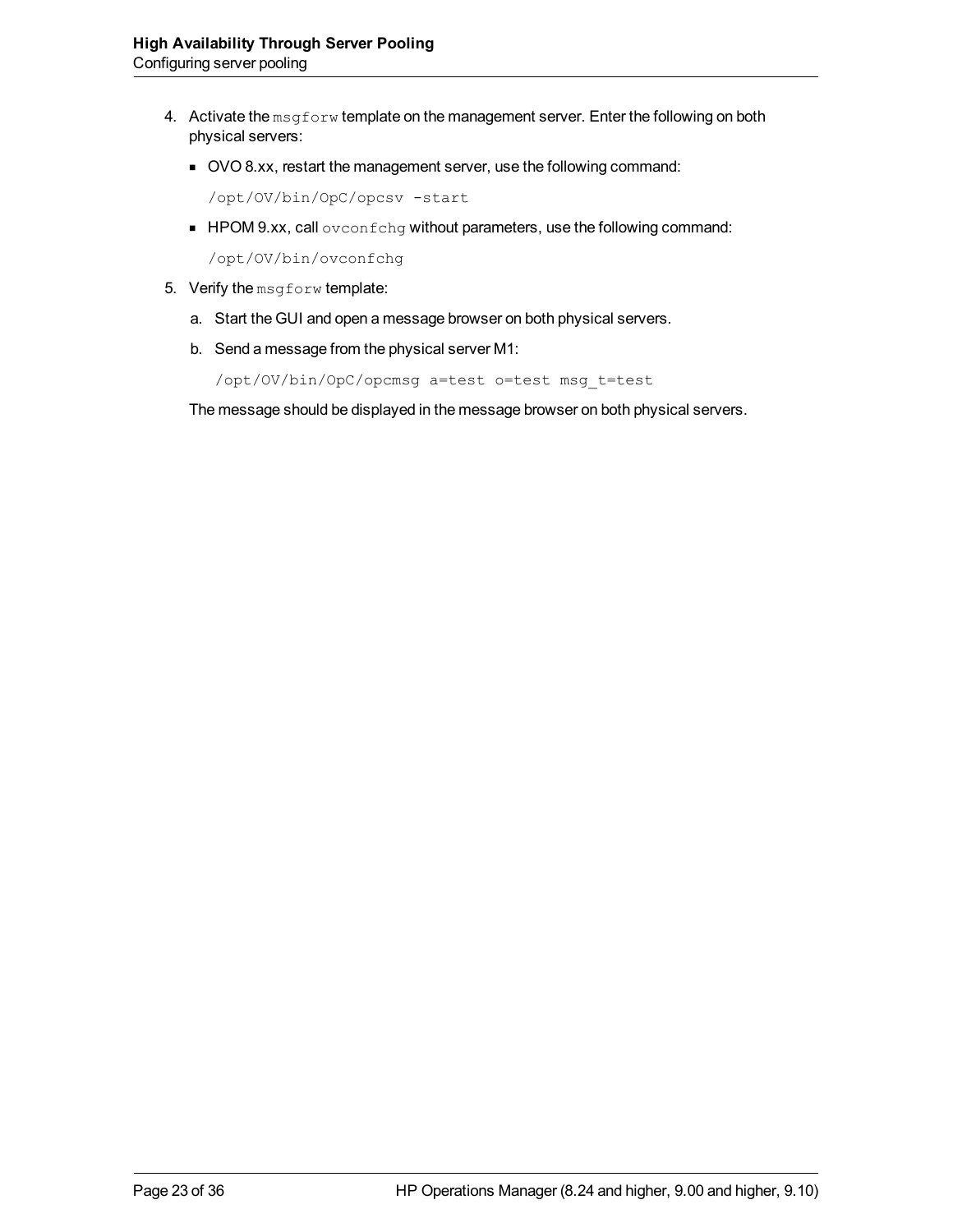## <span id="page-23-0"></span>**Configure managed nodes**

If you want to perform a new agent installation on the managed nodes, follow the procedure below:

1. Edit the agent installation default settings that you want the management server to apply when it installs agents remotely. (You can also use these settings for manual HTTPS agent installations by creating an agent profile.)

Instruct each managed node that its primary manager is the V virtual interface:

a. Place an entry in the bbc\_inst\_defaults file on both physical servers. The file is located in the following directory:

```
/etc/opt/OV/share/conf/OpC/mgmt_sv/
```
b. Add the namespace and the primary manager specification to the bbc inst defaults file on both physical serves as follows:

```
[eaagt]
OPC_PRIMARY_MGR=<V_virtual_interface>
```
where:

<*V\_virtual\_interface*> is the name of the V virtual interface.

- 2. Install the agent software on the managed nodes:
	- Remote agent installations
		- i. Install the agent remotely (using the agent installation defaults).
	- Manual agent installations
		- i. On the physical server M1, download the  $mgr \text{conf}$  policy, enter the following:

/opt/OV/bin/OpC/opctmpldwn <*node*>

where:

<node> is the name of the managed node.

The output is located in /var/opt/OV/share/tmp/OpC/<*long\_hostname\_of\_ node*>.

The mg $r$ conf policy is stored in the files

a4c90b9a-f15e-11d6-9032-001083fdff5e\_data and a4c90b9a-f15e-11d6-9032-001083fdff5e\_header.xml. Transfer both files to the nodes that you plan to install and store them in the directory  $/\text{tmp}/\text{mgr}$  conf. (The downloaded policy is node-independent and can be used on any node.)

ii. Create an agent profile. Any settings defined in the bbc\_inst\_defaults file are also added to the agent profile. To learn more about the agent profile, see the *HP Operations Manager HTTPS Agent Concepts and Configuration Guide*, Chapter "Agent Profile".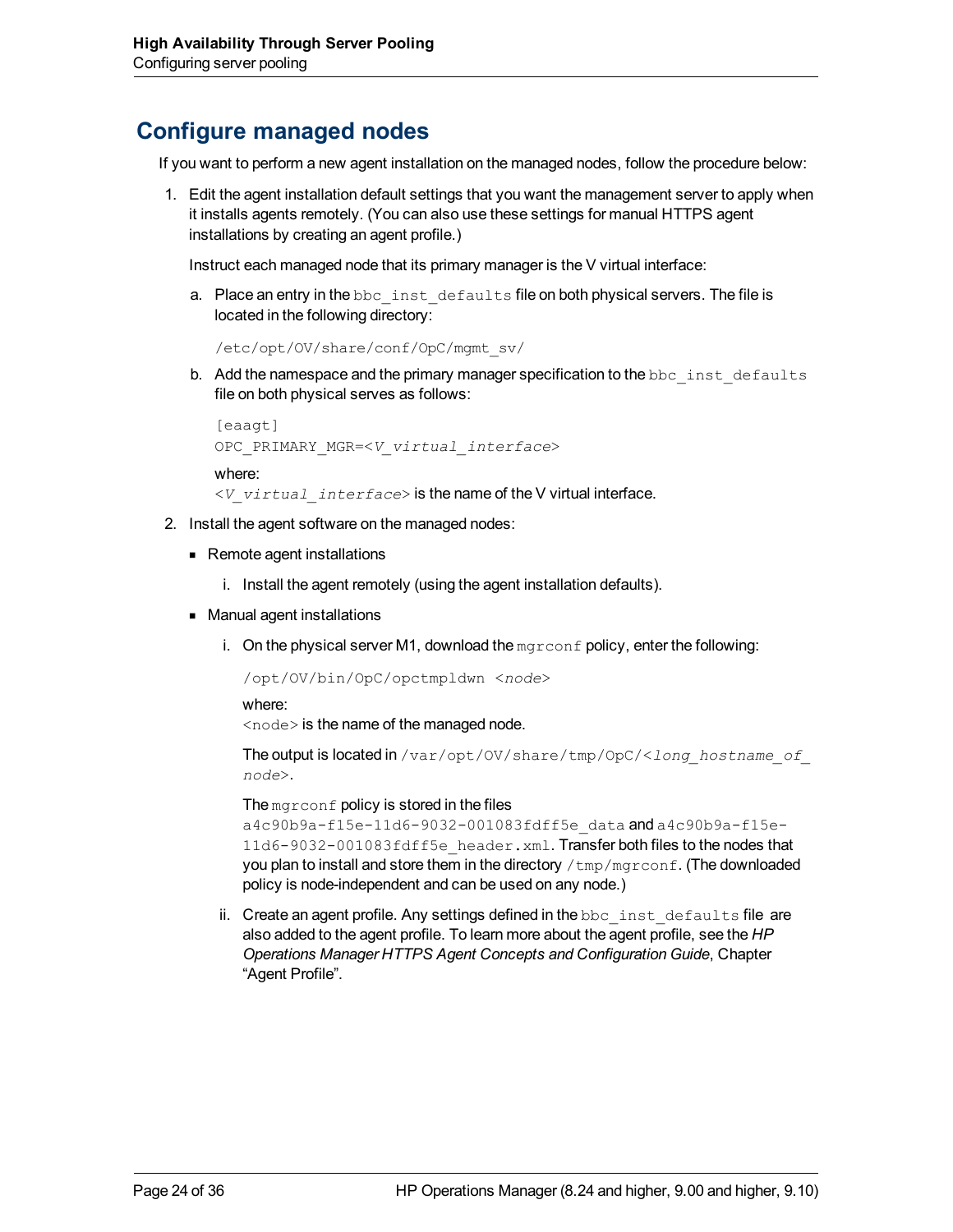- iii. Manually install HTTPS agents with a profile on each managed node as described in the *HP Operations Manager HTTPS Agent Concepts and Configuration Guide*, Chapter "Install an Agent Manually from Package Files", but do not yet run the opcactivate command to activate the agent.
- iv. Upload the mgrconf, enter the following:

ovpolicy -install -dir <*directory*> For example:

ovpolicy -install -dir /tmp/mgrconf

v. Activate the agent on the node, enter the following:

```
opcactivate -srv <V_virtual_interface>
where:
<V_virtual_interface> is the name of the V virtual interface.
```
**Existing agent installations** 

To configure existing agent installations, follow the procedure below.

3. Verify the deployed policies. Use the following command on the physical server M1:

```
/opt/OV/bin/ovpolicy –list –host <node>
```
where:

<node> is the name of the managed node.

This should return the following message:

mgrconf "OVO authorization" enabled 1

On existing HTTPS agents, follow the procedure below:

1. Distribute the responsible manager policy. On the physical server M1, execute the following command:

/opt/OV/bin/OpC/opcragt -distrib -templates <*managed\_nodes*>

where:

<*managed\_nodes*> are the names of managed nodes that belong to the physical server M1.

To verify the deployed policies, use the following command on the physical server M1:

/opt/OV/bin/ovpolicy -list -host <*node*>

where:

<*node*> is the name of the managed node.

This should return the following message:

mgrconf OVO authorization" enabled 1

2. Repeat the procedure on the physical server M2. Execute the following command:

```
/opt/OV/bin/OpC/opcragt -distrib -templates <managed_nodes>
```
where:

<*managed\_nodes*> are the names of managed nodes that belong to the physical server M2.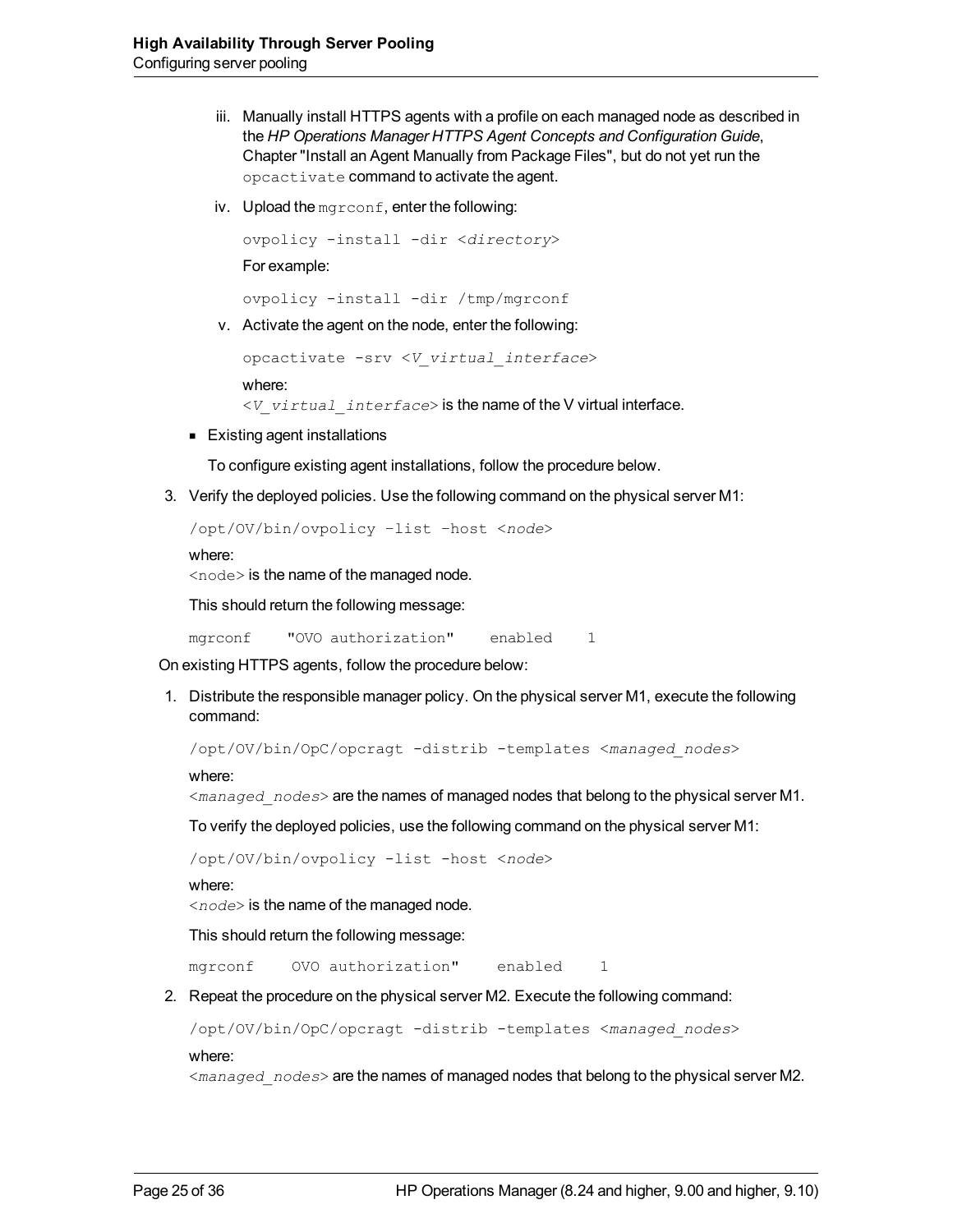To verify the deployed policies, use the following command on the physical server M2:

```
/opt/OV/bin/ovpolicy -list -host <node>
```
where:

<*node*> is the name of the managed node.

This should return the following message:

mgrconf OVO authorization" enabled 1

3. Instruct each managed node that its primary manager is the V virtual interface.

For each managed node that belongs to physical server M1 (M2), use the following command on physical server M1 (M2):

```
/opt/OV/bin/OpC/opcragt -set_config_var eaagt:OPC_PRIMARY_
MGR=<virtual_interface> <node>
```
where:

<*virtual\_interface*> is the name of the V virtual interface, and <*node*> is the name of the managed node that belongs to physical server M1 (M2).

The alternative way to set OPC PRIMARY MGR is to configure the allnodes file with a MSGTARGETRULE rule, so that the virtual interface is used as a target for all messages. For more information, see the *HP Operations Manager Administrator's Reference*.

Thefollowing is an example of the relevant part of the  $\alpha\ln\log\alpha$  file that you created in ["Configure](#page-18-0) [the primary manager" \(on page 19\)](#page-18-0). Add the following lines at the end of the allnodes file and deploy the updated file to the nodes.

```
MSGTARGETRULECONDS
        MSGTARGETMANAGERS
               MSGTARGETMANAGER
           TIMETEMPLATE "$OPC_ALWAYS"
                   OPCMGR IP 0.0.0.0 "virt.bbn.hp.com"
```
**Note:** Do *not* perform the opcragt -primmgr commands on the physical server. If you do it, the OPC PRIMARY MGR entry on the HTTPS agent side is overwritten with the address of the physical server, where opcragt -primmgr was executed. The HTTPS agent will send messages to that physical server (unless MSGTARGETRULE is defined in the allnodes file), and in the case of a switchover, the HTTPS agent will not send messages to the new physical server with the virtual interface's IP address.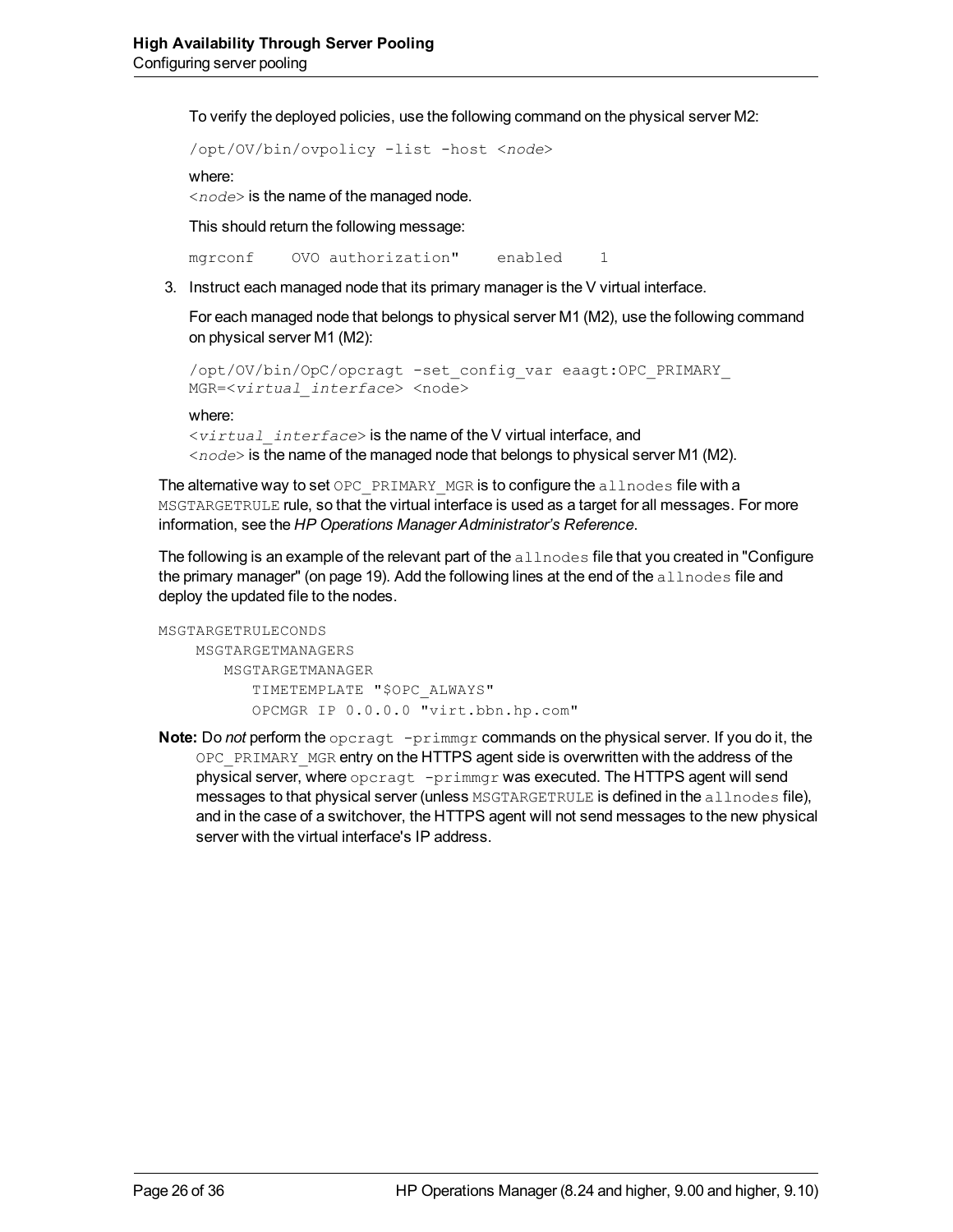### <span id="page-26-0"></span>**Move a virtual interface to another physical server**

When you need to move a virtual interface from one physical server to another, follow the procedure described below.

### <span id="page-26-1"></span>**To disable the V virtual interface on the physical server M1**

1. *Outbound-only communication only.* Stop the virt OV resource group on the physical server M1. Enter the following:

/opt/OV/bin/ovbbccb -stop virt

2. Stop the V virtual interface on the physical server M1. Enter the following:

*HP-UX management servers:*

ifconfig <*V\_network\_interface*>:1 inet 0.0.0.0 down

*Linux management servers:*

ifconfig <*V\_network\_interface*>:1 down

*Solaris management servers:*

ifconfig <*V\_network\_interface*>:1 unplumb

where:

<*V\_network\_interface*> is the network interface used for the V virtual interface's IP address (for example,  $tan 0$  for HP-UX, hme 0 for Solaris, or eth0 for Linux).

### <span id="page-26-2"></span>**To enable the V virtual interface on the physical server M2**

1. Start the V virtual interface on the physical server M2. Enter the following:

*HP-UX and Linux management servers:*

```
ifconfig <V_network_interface>:1 inet <V_IP_address> netmask <V_
netmask_value> up
```
#### *Solaris management servers:*

```
ifconfig <V_network_interface>:1 plumb
ifconfig <V_network_interface>:1 inet <V_IP_address> netmask <V_
netmask_value> up
```
where:

```
<V_network_interface> is the network interface used for the V virtual interface's IP
address (for example, lan0 for HP-UX, hme0 for Solaris, or eth0 for Linux).
<V_IP_address> is the IP address of the V virtual interface.
<V_netmask_value> is the netmask value for the V virtual interface.
```
2. Outbound-only communication only. Start virt OV resource group on the physical server M2. Enter the following:

```
/opt/OV/bin/ovbbccb -start virt
```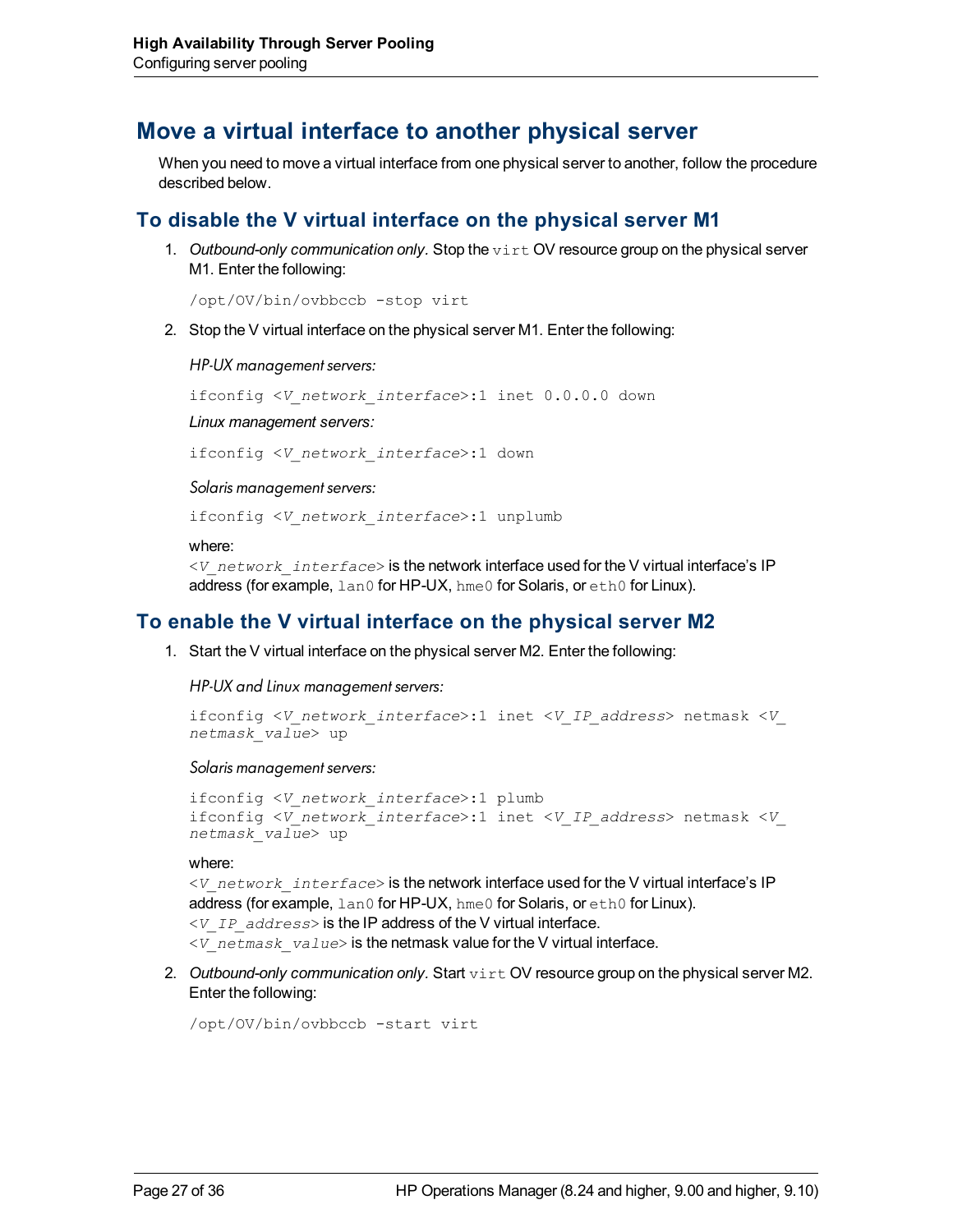## <span id="page-27-0"></span>**Migrate from existing backup server environments**

You can convert an existing backup server environment into a server pooling environment. This can be performed in one step, or you can use a phased approach.

### <span id="page-27-1"></span>**To migrate to server pooling**

- 1. Configure a virtual interface. See ["Configure](#page-14-0) [the](#page-14-0) [virtual](#page-14-0) [interface"](#page-14-0) [\(on](#page-14-0) [page](#page-14-0) [15\)](#page-14-0) for more information.
- 2. Add the virtual interface to the existing responsible manager file and then distribute the changed responsible manager file to all nodes.
- 3. Message forwarding between physical servers is probably already set as required. The HTTPS-based message forwarding is recommended.
- 4. Configure the agents on managed nodes to send their messages to the virtual interface. This can be performed in one step for all agents, or in phases for the limited number of agents. Use the procedure that describes how to change primary manager setting for the existing HTTPS agents from section ["Configure](#page-23-0) [managed](#page-23-0) [nodes"](#page-23-0) [\(on](#page-23-0) [page](#page-23-0) [24\)](#page-23-0).

After you change the primary manager setting to the virtual interface on existing agents with the opcragt command, it is not necessary to restart the agents in order to start sending their messages to the virtual interface.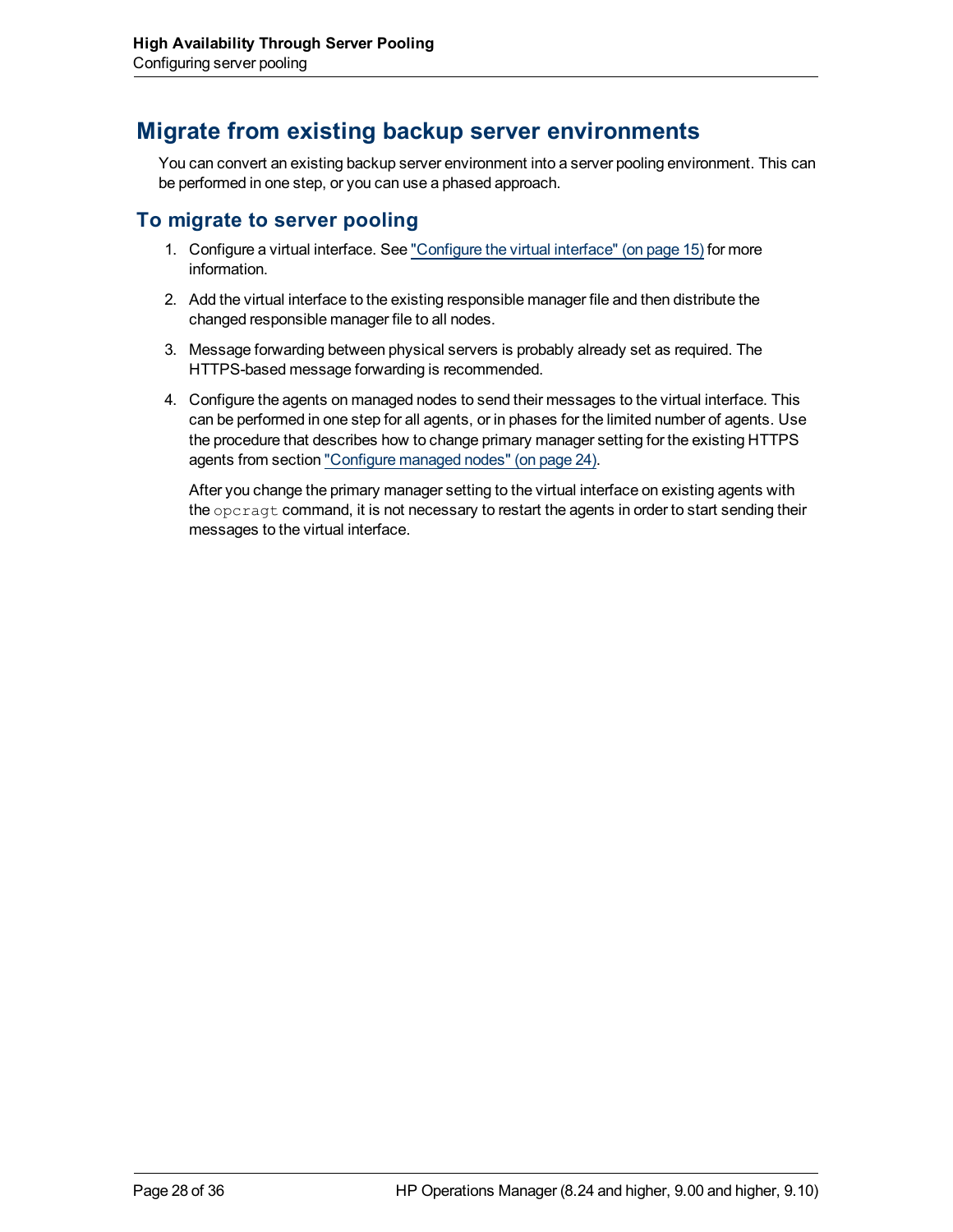## <span id="page-28-0"></span>**Automate switchover of the virtual interface**

You can use the following technologies to automate the monitoring and switching of the virtual interfaces:

<sup>l</sup> **Failover clusters**

When using a failover cluster such as HP Serviceguard or the Red Hat Cluster Suite to switch the virtual interface, consider the following aspects:

- **EXECT SERVER POOLING IS** *not* supported in case you have an existing HPOM installation in a cluster, as described in the *HP Operations Manager Installation Guide* , Chapter "Installing HPOM in a Cluster Environment".
- **The HPOM management server must be installed as a standalone server on both physical** servers. When installing HPOM management servers in a cluster environment, the following question displays:

Run HPOM Server as a HA resource group {exit,back,?,y|n,"n"] ? Enter n.

- Instead of the ifferential command, use the cluster specific commands to activate and deactivate the virtual interface, as described in the section ["Configure](#page-14-0) [the](#page-14-0) [virtual](#page-14-0) [interface"](#page-14-0) [\(on](#page-14-0) [page](#page-14-0) [15\)](#page-14-0). For example, you can use the cmmodnet command for HP Serviceguard.
- **Now Switching an IP address is a standard part of the cluster HARG, and you usually need only to** specify the virtual IP address in the configuration scripts or settings.

HARG is an HPOM management server concept and is equivalent to a package in HP Serviceguard, a service group in VERITAS Cluster System, a resource group in Sun Cluster, and a service in Red Hat Cluster Suite.

- **Dutbound-only communication only. Specify** /opt/OV/bin/ovbbccb -start virt in your HARG start script and /opt/OV/bin/ovbbccb -stop virt in your HARG stop script. See ["Move](#page-26-0) [a](#page-26-0) [virtual](#page-26-0) [interface](#page-26-0) [to](#page-26-0) [another](#page-26-0) [physical](#page-26-0) [server"](#page-26-0) [\(on](#page-26-0) [page](#page-26-0) [27\)](#page-26-0) for more information.
- **If you want to switch the virtual interface automatically when some server processes stop** running, write a monitor script.

For example, you could write a script that calls /opt/OV/bin/OpC/utils/ha/ha\_mon ovserver script in a loop. The hall monitorserver script returns 0 if all processes are running, otherwise it returns 1.

#### <sup>l</sup> **HPOM High Availability (HA) Manager**

HA Manager is a light-weight solution that allows the configuration of an automatic failover of the virtual interface in a server pooling setup in a similar way as in a regular failover cluster. HA Manager is not an additional cluster software such as the HP Serviceguard or the Red Hat Cluster Suite, but it is an alternative. It represents a cluster without special hardware with redundancy and a shared disk.

For more information about HA Manager, see the *HP Operations Manager High Availability Manager* white paper, which is available at <http://h20230.www2.hp.com/selfsolve/manuals>.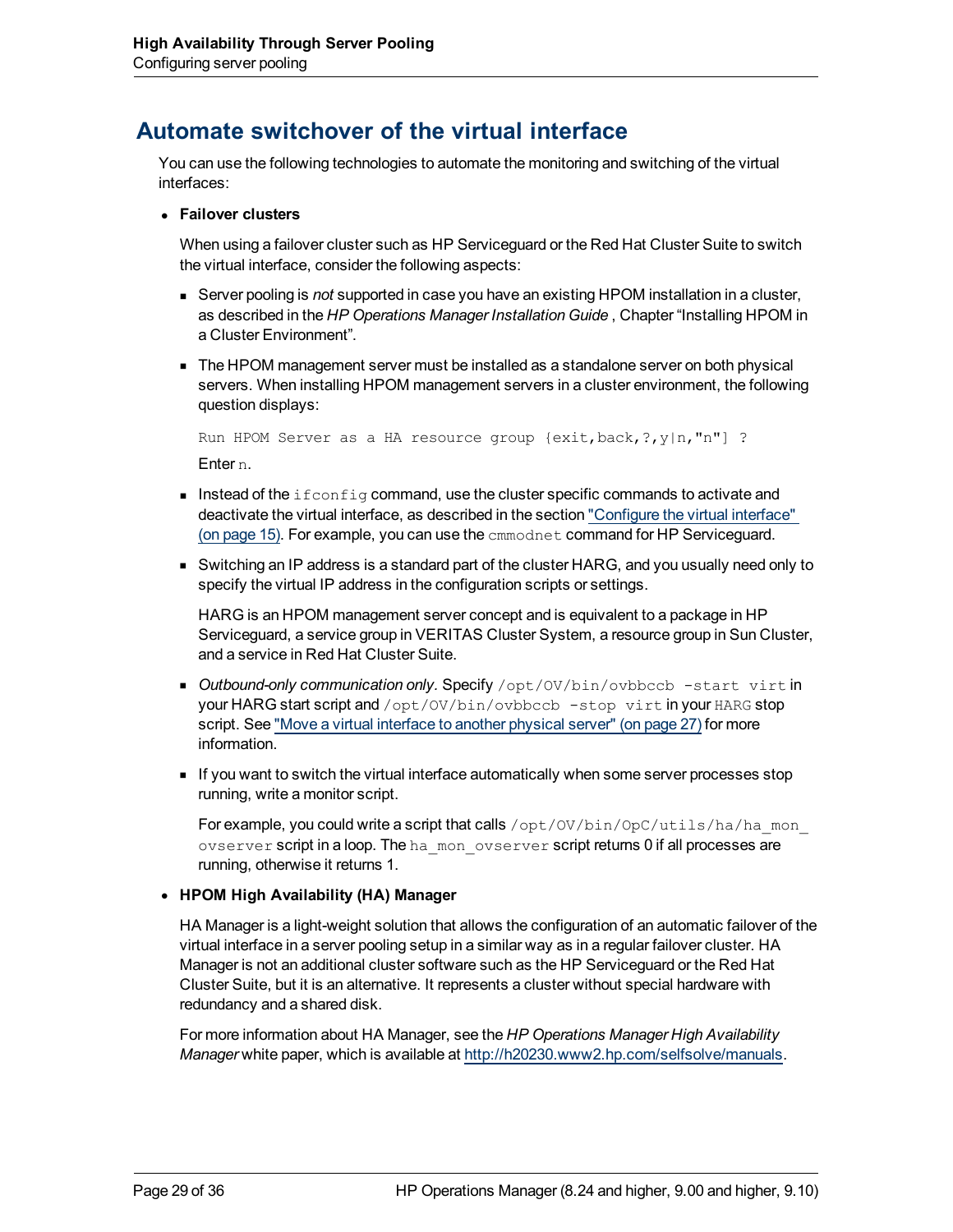## <span id="page-29-0"></span>**Server-based message forwarding**

The default setup for server pooling consists of two or more management servers and a virtual interface combined to a server pool. Managed nodes (or Java GUIs) connect to the virtual interface rather than to the physical servers in the pool.

If your environment includes a hierarchy of management servers, you can configure the second (or higher) level of managers as members of a server pool, and configure the first level of managers to forward messages to the virtual interface of the server pool.

However, in some environments it is more appropriate to set up a backup server configuration, in which the first-level managers forward messages to both the primary and the backup server. HP recommends the following configurations:

• Two levels of management servers

If your flexible management environment includes only two levels of management servers, use a regular backup server setup and forward messages to both servers. For more information, see ["Forwarding](#page-29-1) [messages](#page-29-1) [to](#page-29-1) [all](#page-29-1) [servers](#page-29-1) [in](#page-29-1) [a](#page-29-1) [backup](#page-29-1) [server](#page-29-1) [configuration"](#page-29-1) [\(on](#page-29-1) [page](#page-29-1) [30\)](#page-29-1).

• Three or more levels of management servers

<span id="page-29-1"></span>If your flexible management environment includes three or more levels of management servers, set up a server pool and forward messages to the virtual interface. For more information, see ["Forwarding](#page-30-0) [messages](#page-30-0) [to](#page-30-0) [the](#page-30-0) [virtual](#page-30-0) [interface](#page-30-0) [of](#page-30-0) [a](#page-30-0) [server](#page-30-0) [pool"](#page-30-0) [\(on](#page-30-0) [page](#page-30-0) [31\)](#page-30-0).

### **Forwarding messages to all servers in a backup server configuration**

In the following figure, M3 and M4 forward their messages to the primary and backup server (M1 and M2) of a backup server configuration.



Forwarding messages in a backup server configuration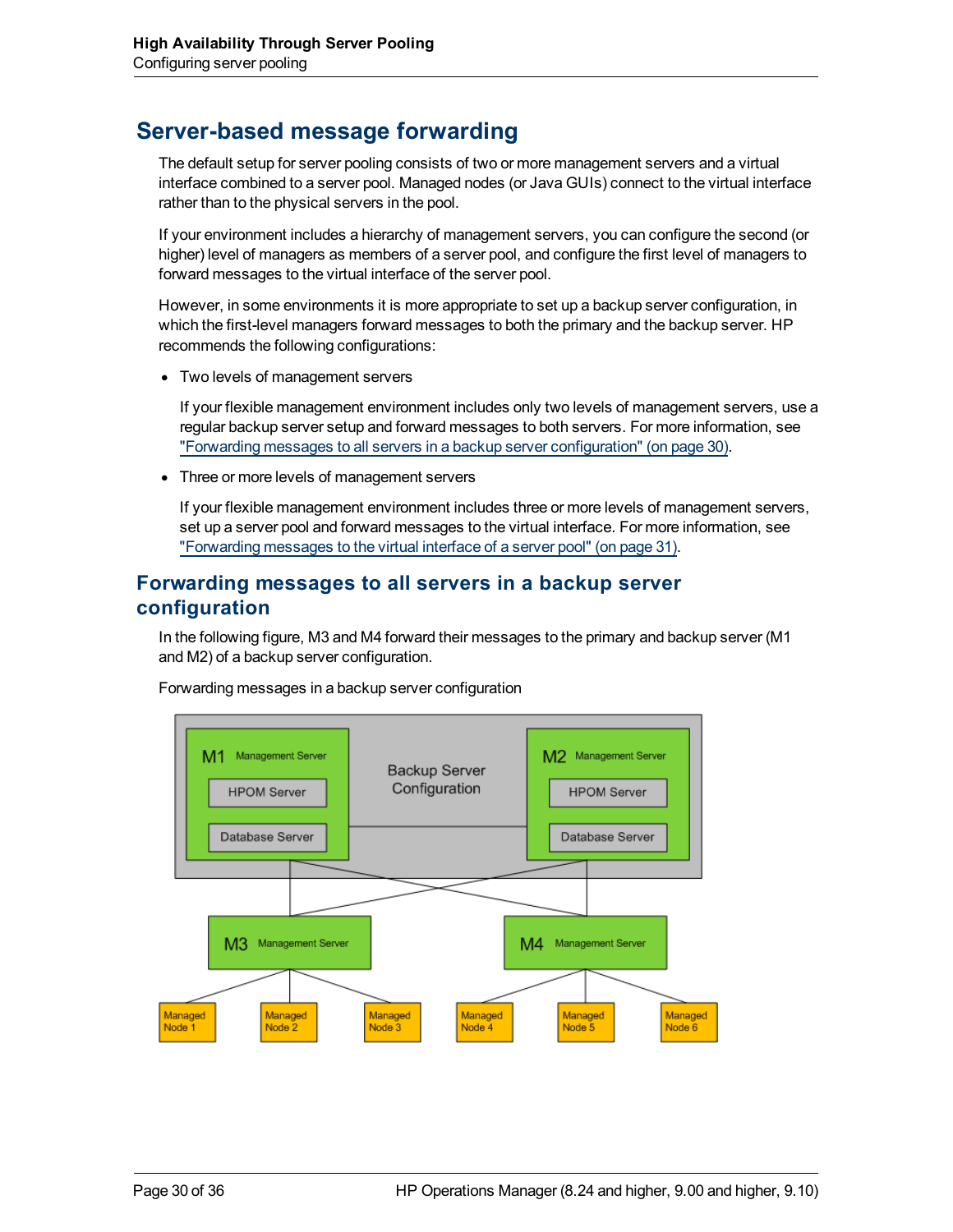Setting up a backup server configuration has the following advantages:

- Because messages are sent to all management servers, the management servers always have the same set of messages. (No missing messages that were already delivered to the primary server but not forwarded to the standby before the virtual interface was switched.)
- The management servers always have the same set of messages. When the primary server goes down or in maintenance, the backup server already has the message. Messages for the primary server are buffered by the original server and sent when the primary server is up again (and at that time the primary server also receives message change events for those messages, if any).

Disadvantages:

• In a message-forwarding hierarchy with three levels or more, the toplevel manager receives all messages at least twice (all management servers send the same messages).

Although HPOM detects and discards duplicate messages, performance is reduced because twice the number of messages must be processed.

 $\bullet$  The msgforwfile of the sending servers must contain all primary and backup management servers. In addition, all primary and backup servers must be set up as nodes in the node bank of the sending server.

<span id="page-30-0"></span>To configure server-based message forwarding to the physical servers, add all primary and backup servers to the msgforw file of the sending server.

### **Forwarding messages to the virtual interface of a server pool**

The following figure shows five management servers. M0 is at the top of the message-forwarding hierarchy. M1 and M2 are part of the server pool. M3 and M4 forward their messages to the virtual interface.

**Note:** You can set up M0, M3, and M4 as regular management servers as shown in figure ["Forwarding](#page-31-0) [messages](#page-31-0) [to](#page-31-0) [the](#page-31-0) [virtual](#page-31-0) [interface"](#page-31-0) [\(on](#page-31-0) [page](#page-31-0) [32\)](#page-31-0), or also as members of a server pool or failover cluster.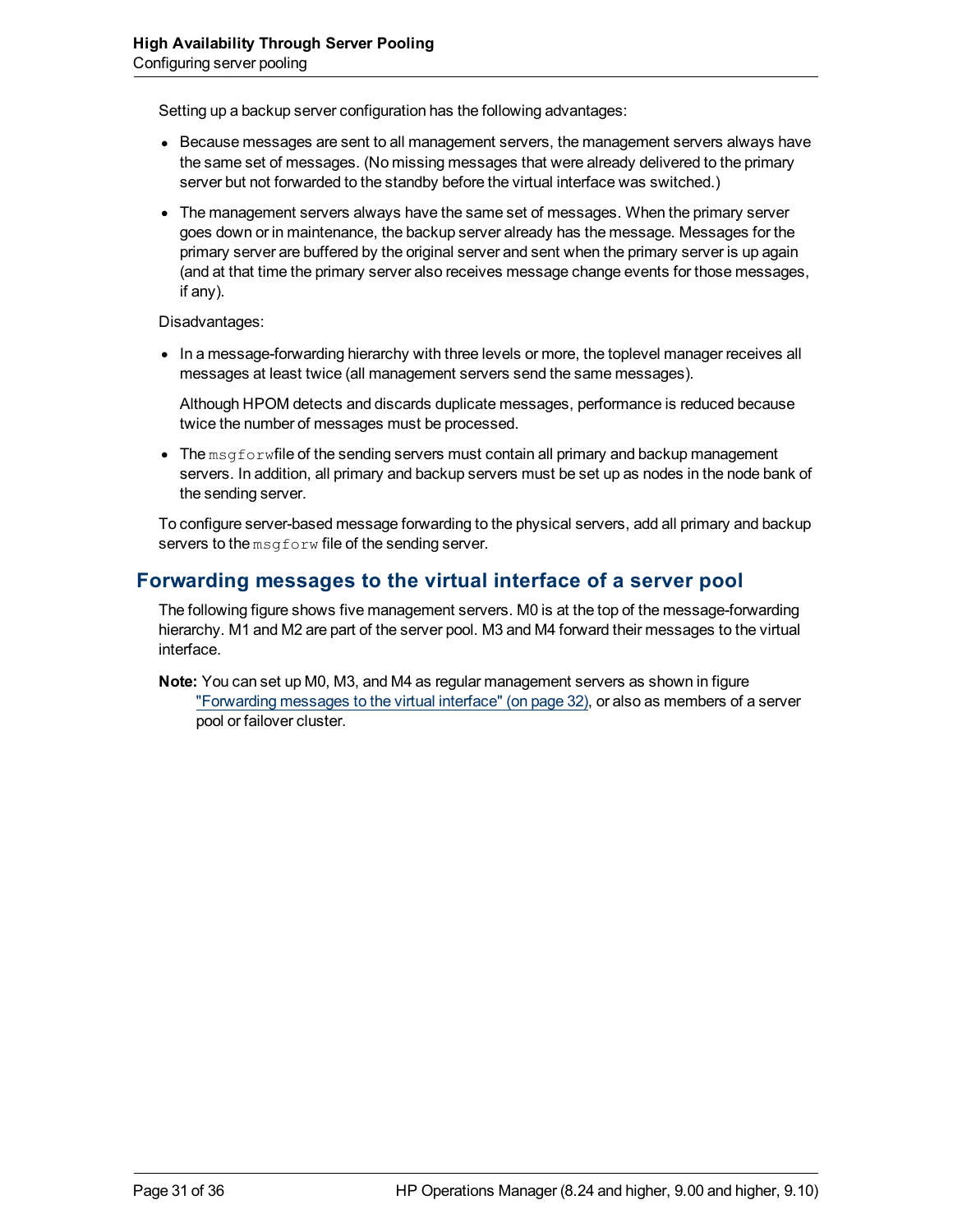#### <span id="page-31-0"></span>Forwarding messages to the virtual interface



Forwarding messages to the virtual interface has the following advantages:

- Because the sending server has no knowledge of the physical servers in the pool, you can add other servers to the pool without having to update the configuration of the sending server.
- In a message-forwarding hierarchy with more than three levels, server pooling on the middle level avoids duplicate messages on the third level because the toplevel manager (M0 in the example ["Forwarding](#page-31-0) [messages](#page-31-0) [to](#page-31-0) [the](#page-31-0) [virtual](#page-31-0) [interface"](#page-31-0) [\(on](#page-31-0) [page](#page-31-0) [32\)](#page-31-0)) receives all messages only once from the virtual interface.

Disadvantages:

- If the currently active physical server in the pool goes out of service, some messages that were already received but not yet processed and forwarded are delayed until that server is running again.
- In case of failure or maintenance, you must actively (or automatically) switch the virtual interface.

To configure server-based message forwarding to the virtual interface, add the virtual interface to the msgforw file of the sending server. (Do not add the physical servers to the msgforw file.)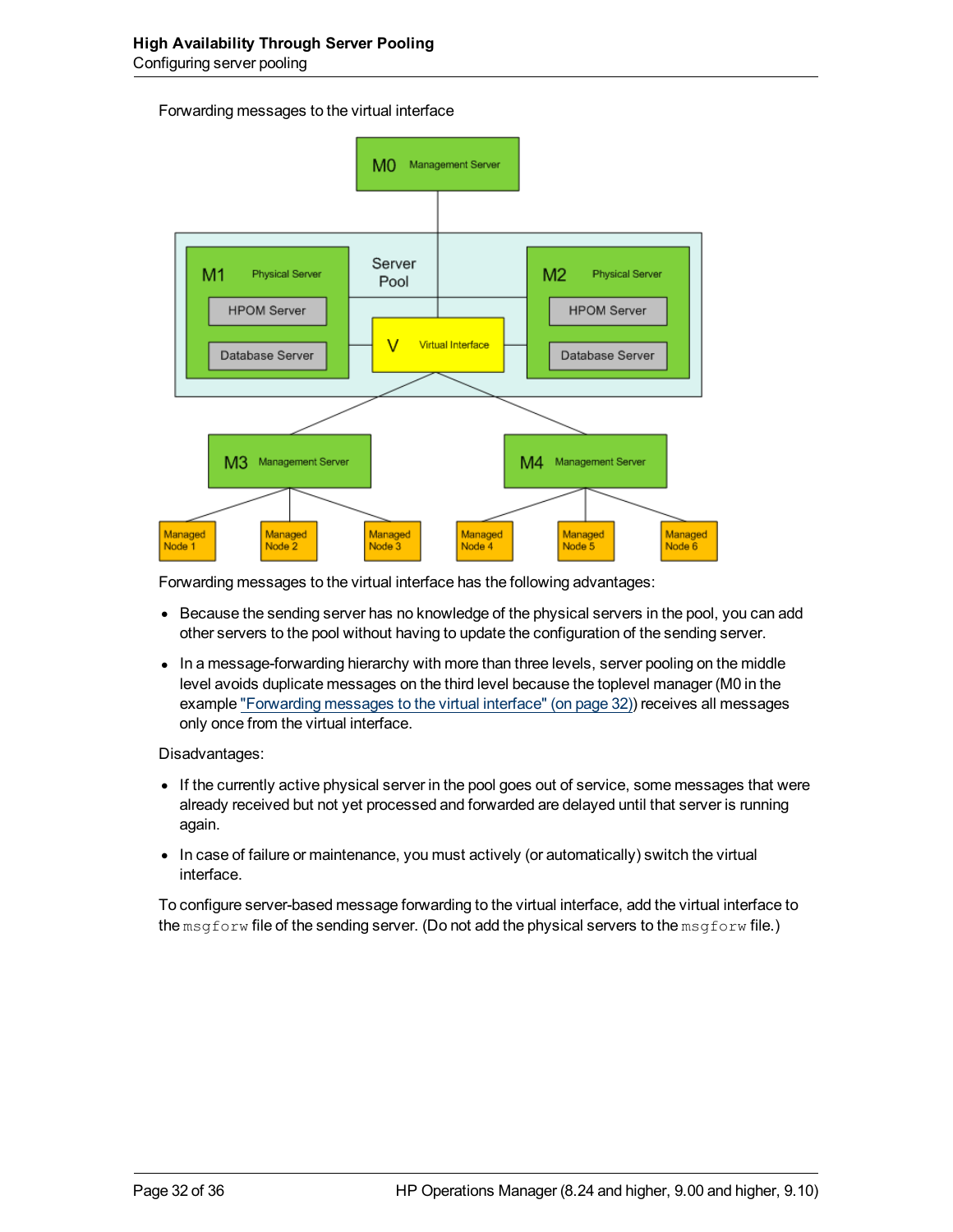## <span id="page-32-0"></span>**F5 BIG-IP load balancing**

The F5 BIG-IP product family ensures that your applications always respond quickly and are always available and active. BIG-IP includes load balancing technology that you can use as a proxy between the managed nodes and the management server, between the user interface and the server, as well as between multiple management servers. The BIG-IP load balancer routes incoming traffic to the server depending on the load balancing method configured for the pool.

### <span id="page-32-1"></span>**Management server—agent load balancing**

The following figure shows a BIG-IP load balancer that is configured to use the Least Connections load balancing method. The load balancer sends messages from the managed nodes to the management server with the fewest open connections (M1 in this example). M2 receives messages only when M1 already has open connections and is therefore considered busy.



### **F5 BIG-IT Server Pool**

If a firewall separates the management server and the managed nodes, set up an iRule to configure the load balancer as HTTP proxy. Data sent from M1 to the managed nodes (action requests, for example) is then routed by the load balancer to the appropriate managed nodes.

**Note:** Managed nodes send action responses to the physical management server. If the load balancer switches to another management server before an action response can be sent, the response is buffered on the node and delivered when the load balancer communicates with the server again.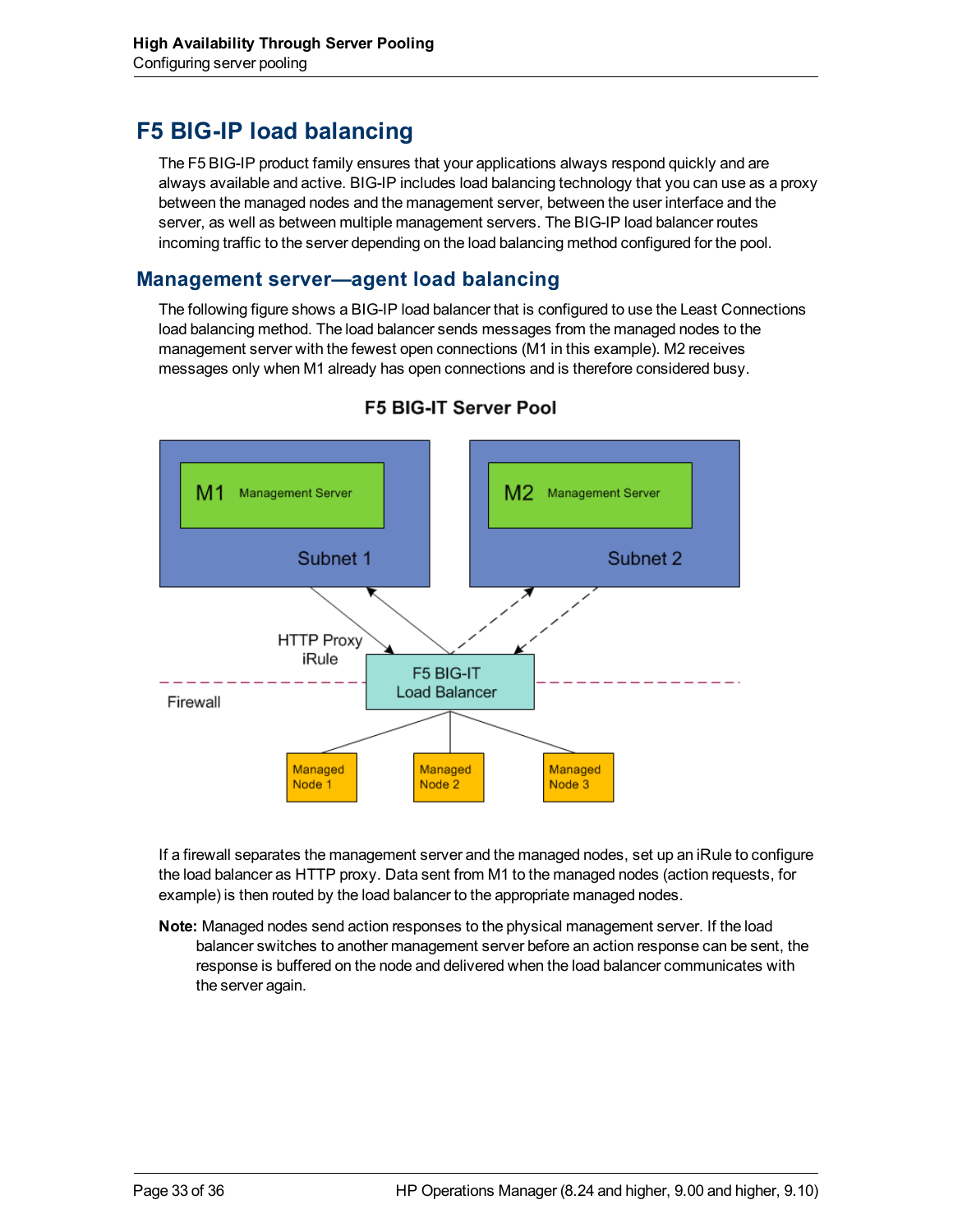### <span id="page-33-0"></span>**Management server—user interface load balancing**

You can also use load balancing to manage communication requests from the user interface to the management server.

In the following example, the user interfaces communicate with their management servers through dedicated load balancers. If one of the management servers is too busy or fails, the load balancer redirects the communication to the other management server.



#### **F5 BIG-IT Server Pool**

### <span id="page-33-1"></span>**Configure the F5 BIG-IP load balancer**

- 1. Use the BIG-IP Configuration Utility to set up a server pool:
	- a. Configure health monitoring of the pool. For example, monitor the pool using a TCP connection every 120 seconds (tcp\_120).
	- b. Select the load balancing method that best suits your needs.
	- c. Add the HPOM management servers as members to the pool.
- 2. Use the BIG-IP Configuration Utility to set up a virtual server:
	- a. In Service Port, type the port number on the management server you want the load balancer to use, for example 383 for the communication broker.
	- b. Assign the HPOM server pool to the virtual server.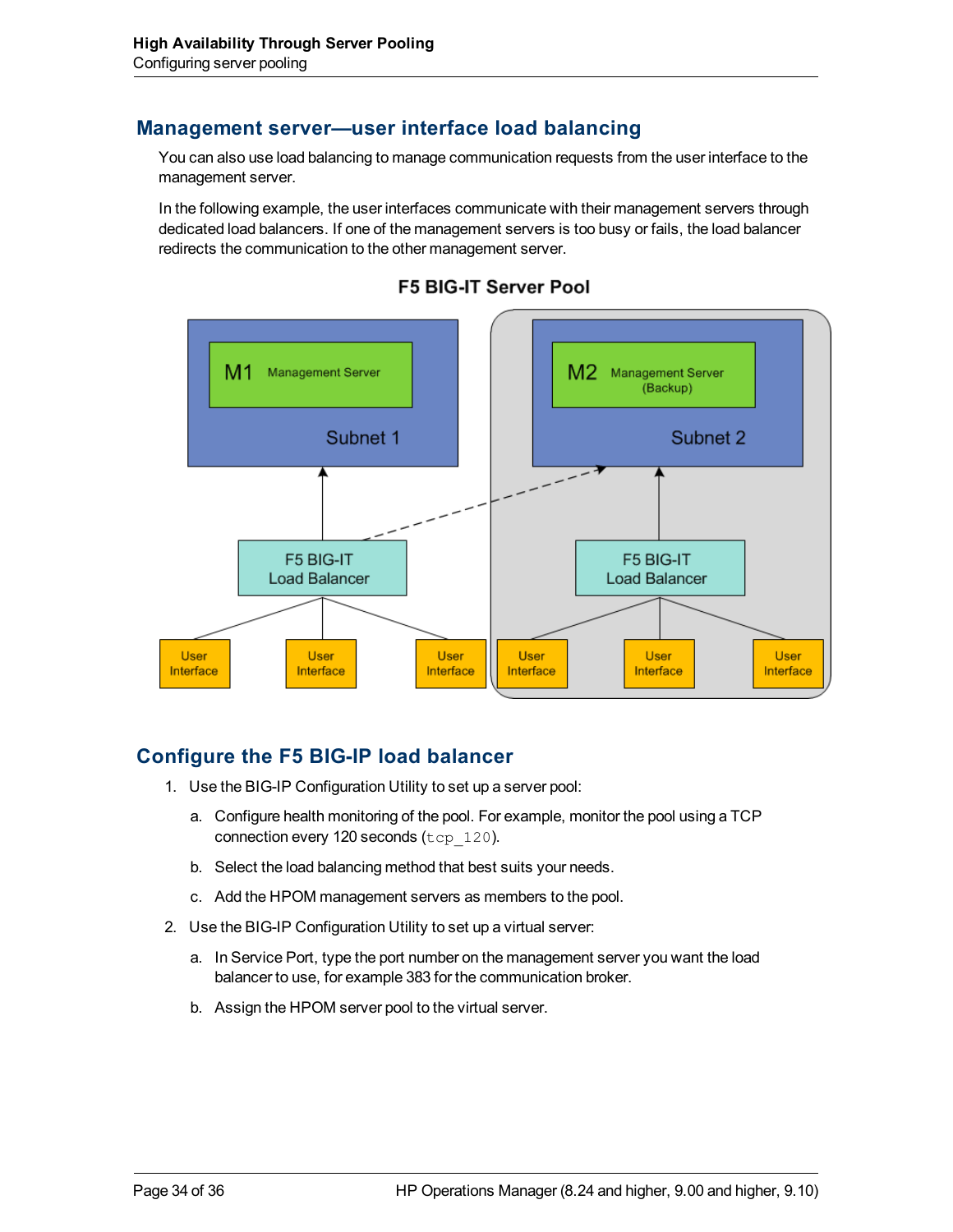### <span id="page-34-0"></span>**Configure HPOM**

- Configure the agents to communicate with the virtual server:
	- a. On each managed node, use  $\overline{\text{ovconf}}$ chg to set the MANAGER parameter to the virtual server, for example:

ovconfchg -ns sec.core.auth -set MANAGER <*virtual server*>

- b. *Optional.* Use bbcutil -ping <*virtual server*> to verify the connection.
- c. *Optional.* HP Operations Agent 11.02 and higher by default set AUTO\_CONNECTION\_ CLOSE\_INTERVAL to 60 seconds. Configure a smaller value if required. For more information about the AUTO\_CONNECTION\_CLOSE\_INTERVAL parameter, see the HP Operations Agent documentation.
- Configure the user interface to communicate with the virtual server.

When starting the user interface, connect to the virtual server instead of the management server. For example, in the Java GUI login screen, type the name of virtual server.